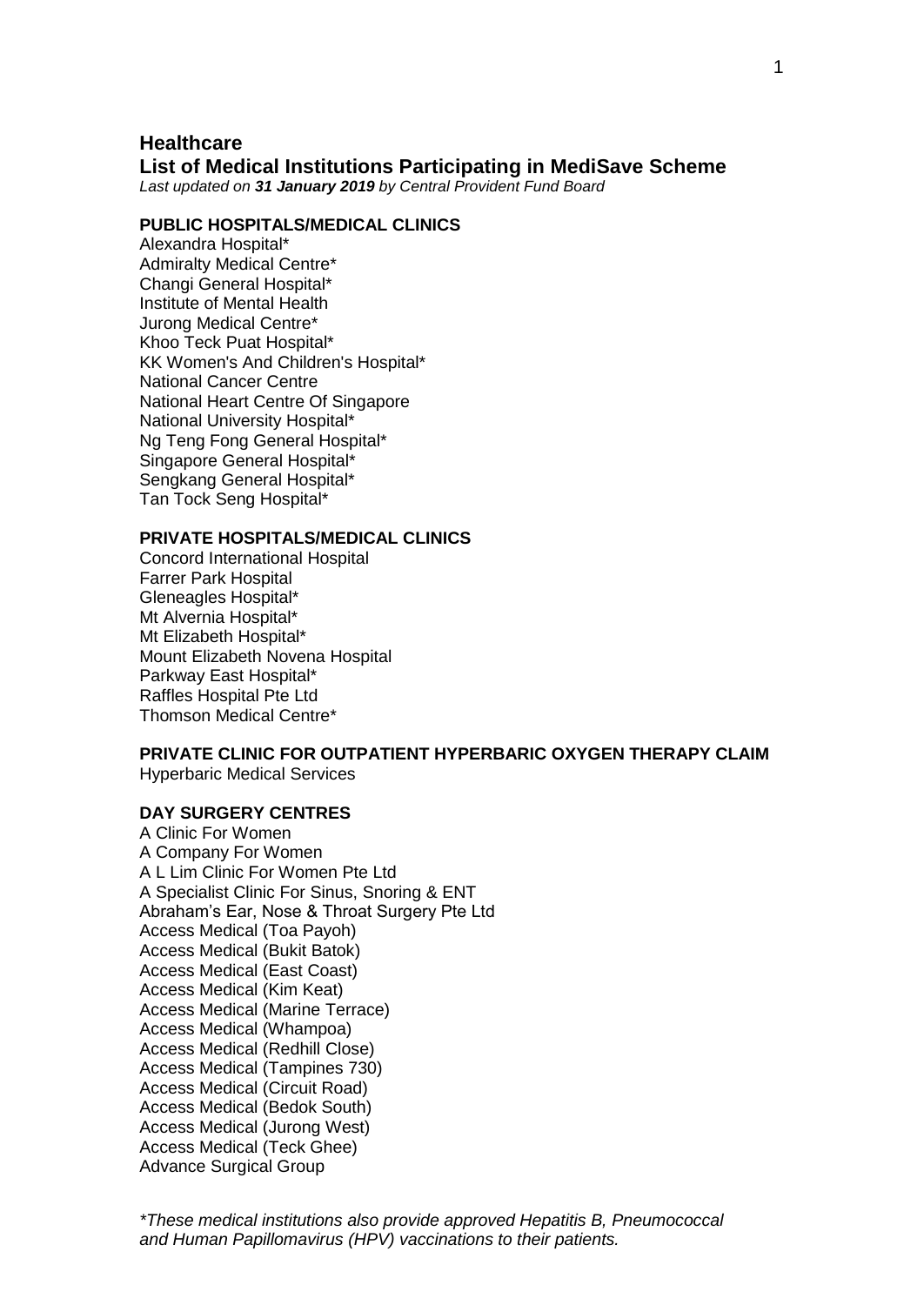Advanced Centre For Reproductive Medicine Pte. Ltd. Advanced Medicine Imaging Advanced Urology Associates (Gleneagles) Advanced Urology Associates (Mount E) Advanced Urology Associates (Novena) Aesthetic Medic Al Partners Aesthetic Plastic Reconstructive Surgery Alex Ooi & Associates Obgyn Consultants\* Allure Plastic Surgery Allergy, Arthritis & Rheumatism Clinic Alleve Pain Management Centre Amandela Ent Head & Neck Centre Ambulatory Surgicare (Asc) Andrea's Digestive, Colon, Liver And Gallbladder Clinic Pte Ltd Antenatal Diagnostic Centre And Well Women Clinic Apex Heart Clinic Apple Ear Nose Throat Sinus And Snoring Centre Apple Eye Centre Arthur Tseng Women's Health Services Pte Ltd Aptus Surgery Centre Ascent Ear Nose Throat Sg Alvernia Ascent Ear Nose Throat Sg East Ascent Ear Nose Throat Specialist Group Asia Healthpartners Pte Ltd Asia Retina Eye Surgery Centre Asia Sleep Centre Asiamedic Eye Centre Asian American Liver Centre Astra Centre for Women & Fertility Pte. Ltd. Astra Laparoscopic & Robotic Centre For Women and Fertility Astra Women's Specialist Clinic Astra Women's Specialists Centre (Bishan) Astra Women's Specialists Centre (Toa Payoh Central) Atlas Eye Specialist Centre Azataca Plastic Surgery B K Poh Urology B & F Dental Balestier Clinic And Health Screening Centre Beacon Ear Nose Throat Snoring Centre Beh's Clinic For Women Pte Ltd Bertha Woon General And Breast Surgery BJIOS Orthopaedics Breast Care And Surgery Centre BT Goh Family Clinic & Surgery Bukit Panjang Family Clinic C F Koh Women's Clinic And Gynae-Oncology Surgery C H Koh Clinic For Women Cana Medical Clinic & Surgery Cape Plastic Surgery Pte Ltd Capstone Colorectal Surgery Centre Cardiac Centre International Care Sinus Snoring ENT Centre Centre For Assisted Reproduction Pte Ltd Centre For Cosmetic Rejuvenation & Surgery Centre For Ear Nose Throat Allergy & Sleep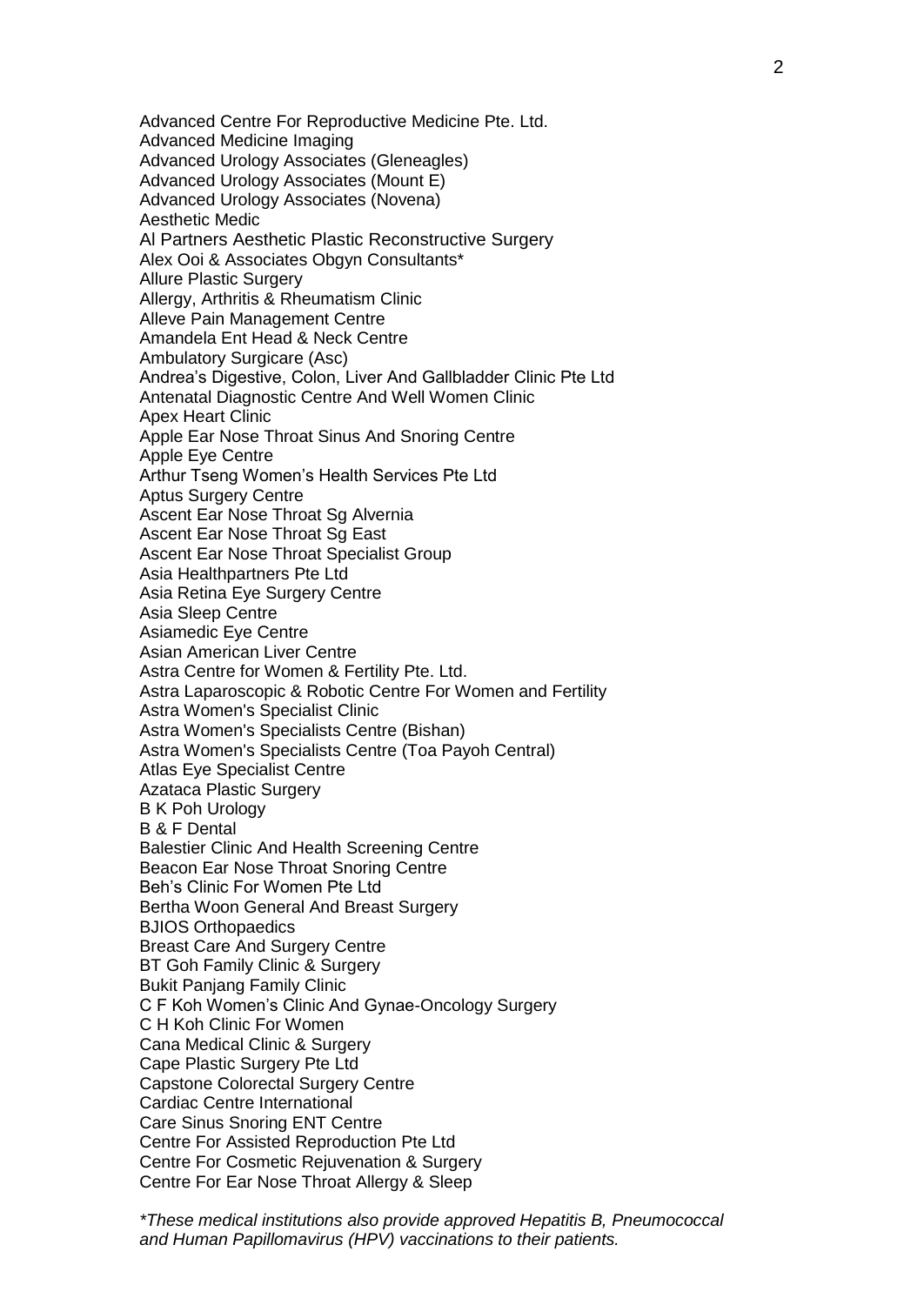Centre For Eye Surgery Centre For Hand and Reconstructive Microsurgery (Gleneagles) Pte Ltd Centre For Orthopaedics And Hip And Knee Surgery Centre For Spine And Orthopaedic Surgery Centre For Sports And Shoulder And Elbow Surgery Centre For Urology, Robotic & Minimally Invasive Surgery Centre for Screening & Surgery Changi Medical Centre Charles Tan Surgery Chee Ear Nose Throat Surgery Cheng Clinic For Women Pte Ltd Cheng SC Vein and Endovascular Clinic Chia Kh Vein Vascular & General Surgery Centre Children & Adult Skin Hair Laser Clinic Citizen Family Clinic and Surgery Ck Ng Urology & Minimally Invasive Surgery C K Yong Surgery & Breast Clinic Clearvision Eye Clinic And Lasik Centre Clifford Family Clinic Comfort Clinic & Surgery Concord International Hospital Cynthia Kew Clinic for Women & Laparoscopic Surgery Dental Ear Nose Throat & Snoring Centre Pte Ltd Dental Focus Junction 10 Clinic Dentalplus Oral Surgery and Aesthetics Dermatology Associates (Connexion) Dermatology Associates (Gleneagles) Dermatology Associates (Paragon) Dermatology & Surgery Clinic (Orchard) Dermatology & Surgery Clinic (Shenton) Digestive & Liver Surgery (Gleneagles) Digestive & Liver Surgery (Orchard) Dr Alicia Eye Specialist Dr Goh Eye Neuro-Ophthalmic & Low Vision Specialist Drs Chua & Partners (Alexandra Village)\* Drs Chua & Partners Pte Ltd Drs Jiten & Caroline Medical Centre + X-Ray Drs Lim & Chan Clinic Drs Tang & Associates Dr Natasha Lim Eye Centre (Mount Elizabeth Novena Specialist Centre) Dr Natasha Lim Eye Centre (Royal Square @ Novena) Dr Ong Theng Kiat Clinic & Surgery For Women Dr Priya Sen Skin And Laser Centre Dr JJ Chee Obstetrics & Gynaecology Dream Plastic Surgery ENT & Sinus Centre ENT Surgeons Medical Centre Eagle Eye Centre Eagle Eye Centre Pte Ltd (Eec) Eagle Eye Centre (East Shore) Eagle Eye Centre (Mt Elizabeth Novena Specialist Centre) Eagle Eye Centre (at Gleneagles Medical Centre) Eagles Eye Centre (at Mt Elizabeth Medical Centre) Ear Nose Throat, Head & Neck Surgery Ear Nose & Throat Partners Pte Ltd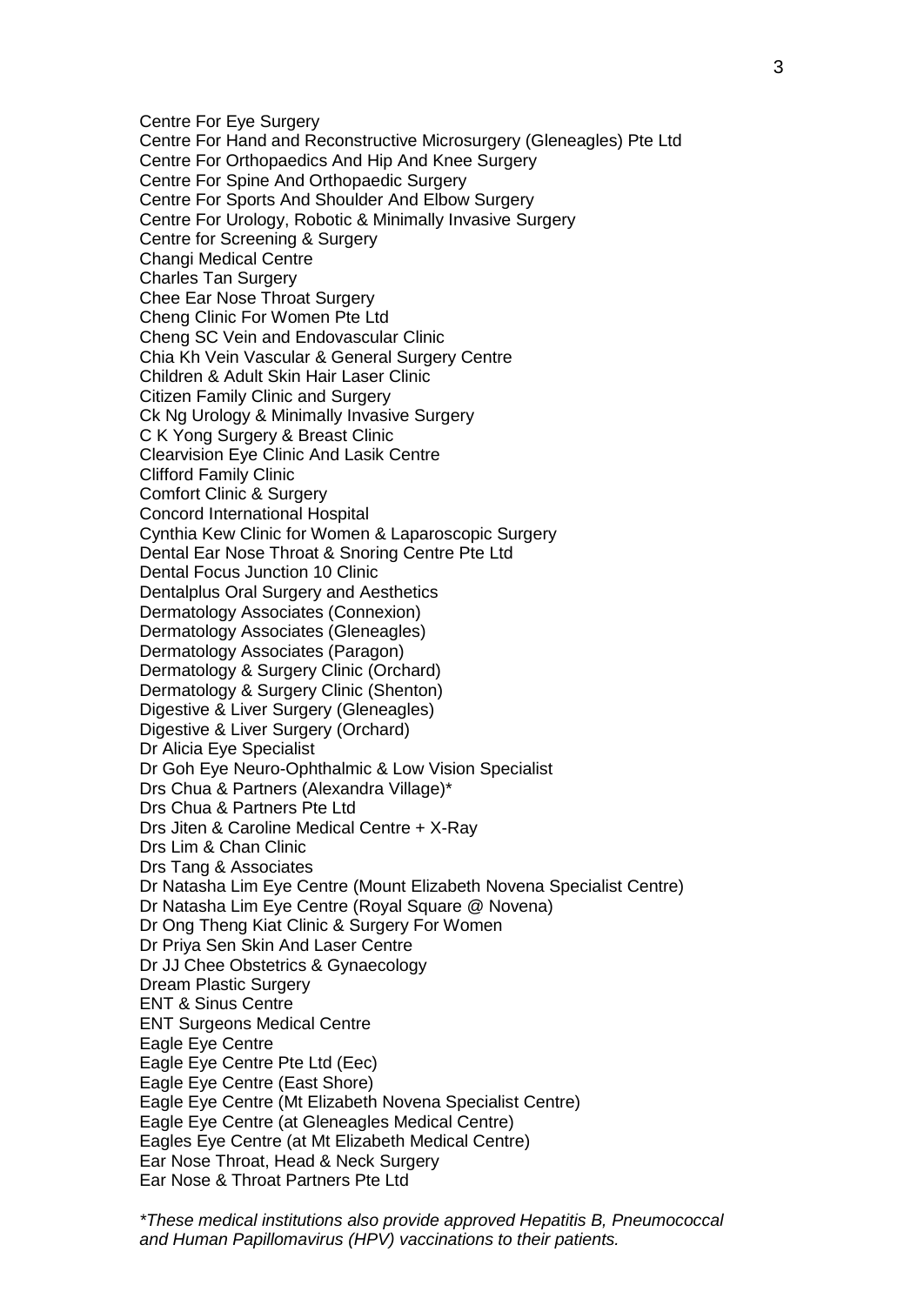Ear Nose Throat & Snoring Centre Eastern Hougang Eye Specialist E C Tan Urology Eden Family Clinic E Medical Clinic & Surgery (Toa Payoh) Endoscopy, Veins & Piles Centre Esther Chuwa Breastcare Practice Etern Medical Clinic & Surgery Excellence Healthcare Pte Ltd Eye & Retina Surgeons Eye Max Centre Farrer Park Imaging3 Fajar Family Clinic & Surgery Flinders Practice Pte Ltd (Anson Road)\* Flinders Practice Pte Ltd (Middle Road)\* Focal Eye Centre Frontier Specialist Centre\* Fullerton Healthcare @ Gethin-Jones G Chee Ear Nose Throat Sinus & Dizziness Centre Gastrointestinal Endoscopy & Liver Centre Gerald Tan Urology + Robotics Gerrard Teoh Hematology & Medical Clinic Gh Chee Ear Nose Throat & Dizziness Centre Gong Surgery Pte Ltd Gs Hong Surgical Care Gynae Health Clinic For Women Pte Ltd Gynecology Consultants Clinic & Surgery HAFcare Novena Clinic Haig Specialist O & G Clinic Hand Surgery Associates Hand Surgery Associates (Alvernia) Hand Surgery Associates (Gleneagles) Private Limited Hand Surgery Associates (Parkway East) Hand Surgery Associates (Farrer Park) Pte. Ltd. Hand Wrist & Microsurgical Centre Pte Ltd HC Endoscopy & Piles Centre (GM) HC Endoscopy & Piles Centre (Hillford) Heah Colorectal Endoscopy & Piles Centre Heah Endoscopy & Piles Centre Heal Dental Clinic Health & Fertility Centre For Women Healthmatters - The Family Practice Healthlink Family Clinic & Surgery Healthpath Medical Clinic and Surgery Healthwerkz Medical Centre (CCK) Pte Ltd Heart, Stroke & Cancer Centre (at Royal Square Novena) Hii Women's Clinic HK Family Clinic & Surgery Pte Ltd Hn Tay Ent| Head & Neck | Thyroid | Sleep Robotic Surgery Ho Kok Sun Colorectal Pte Ltd Huang Ear Nose Throat Surgery Pte Ltd Idoc Clinic Inliven - Center For Osteoarthritis Solutions Intercept Healthcare Pte Ltd International Eye Cataract Retina Centre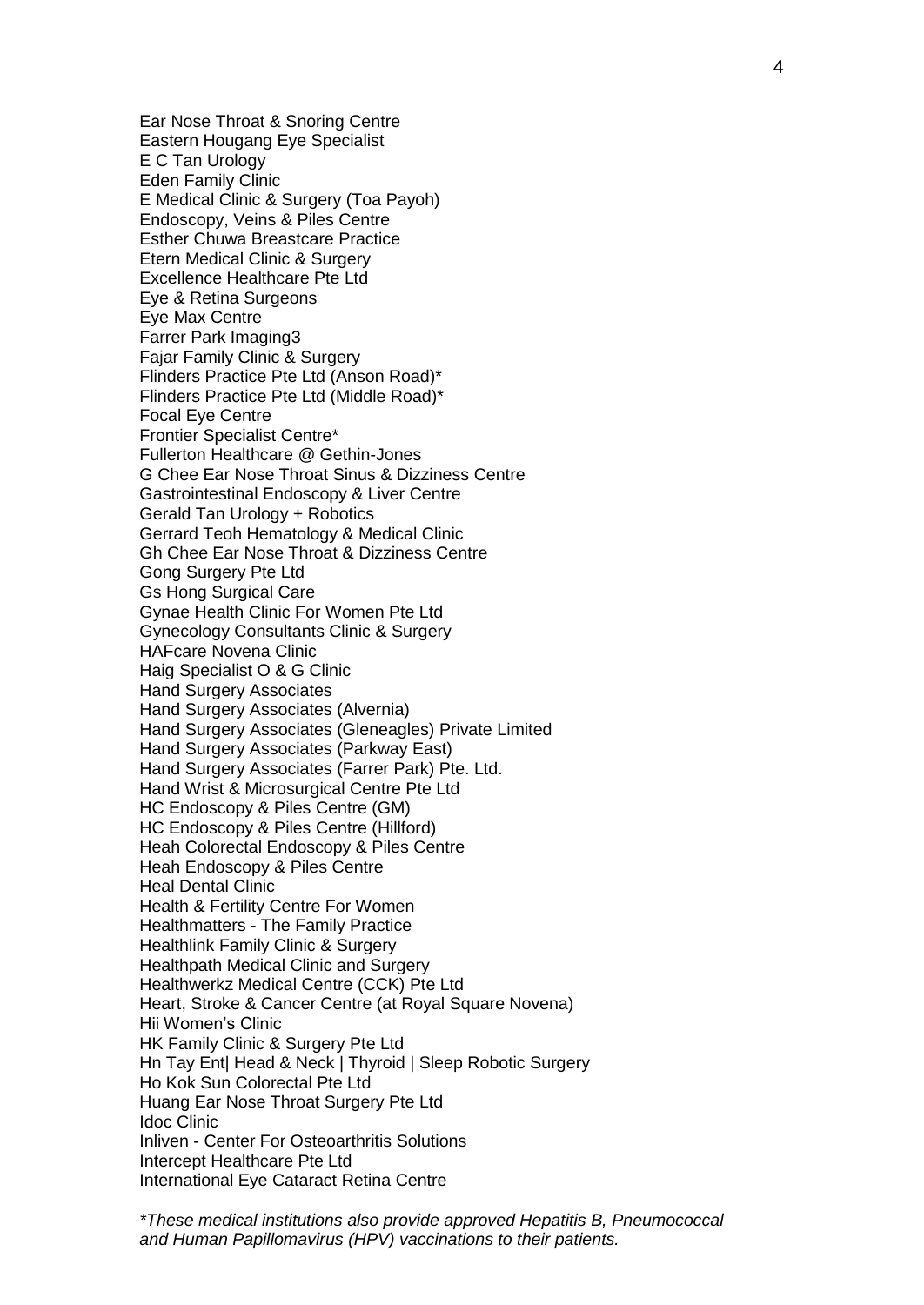International Eye Clinic International Specialist Eye Centre Irene Chua Clinic For Women Island Orthopaedic Consultants Island Orthopaedic Consultants Pte Ltd (Mt A) Island Orthopaedic Consultants Pte Ltd (Mt E) JJ Chua Rejuvenative Cosmetic & Laser Surgery James Lee Women's Clinic & Pelvic Floor Surgery\* James Tan Centre For Urology And Robotic Surgery Jerry Tan Eye Surgery Pte Ltd Jireh Heart Centre Jude Lee Gastrointestinal & Laparoscopic Surgery Julian Lee Ear Nose Throat Specialist Jurong Medical Centre K C Chee Surgery K C Ching Clinic & Surgery For Women K C Ching Clinic & Surgery For Women Pte Ltd K C Yeo Clinic And Surgery For Women Pte Ltd\* K K Ho Clinic For Women K M Heng Women's Clinic Pte Ltd\* K O Chan Ear Nose Throat Sinus & Sleep K W ONG BREAST AND GENERAL SURGERY CLINIC K W Lee Clinic & Surgery For Women Kensington Family Clinic KidneyCare Centre Koh Clinic & Surgery Kusuma Lee Clinic & Surgery For Women Pte Ltd L20 Day Surgery Centre Pte. Ltd. Lang Eye Centre Lai Endoscopy & Colorectal Surgery LC Lee Urogynae Centre Lien Clinic For Women\* Lim Clinic Lim Clinic & Surgery For Women Lim Ear, Nose & Throat Surgery Lim Ing Ruen Ent Clinic Lim Jit Fong Colorectal Centre Livewell Medical Family Clinic LSC Eye Clinic Luke Tan Ear Nose Throat & Thyroid Surgery Luke Tan ENT-Head & Neck Cancer and Thyroid Surgery Centre Lynne Lim Ear Nose Throat and Hearing Centre (Child & Adult) Marsiling Clinic & Surgery Md Specialist Healthcare Pte Ltd Me Novena Specialist Group Medical Specialists Centre Medifast Medical Centre Mendis Aesthetics & Surgery ML've URoCare Center My ENT Specialist (Mount Elizabeth Novena Specialist Centre) My ENT Specialist (Farrer Park Station) Myhealth Medical Centre My Eye Specialist & Retina Surgeon National Skin Centre NHG Diagnostics - Xray Laboratory, Institute of Mental Health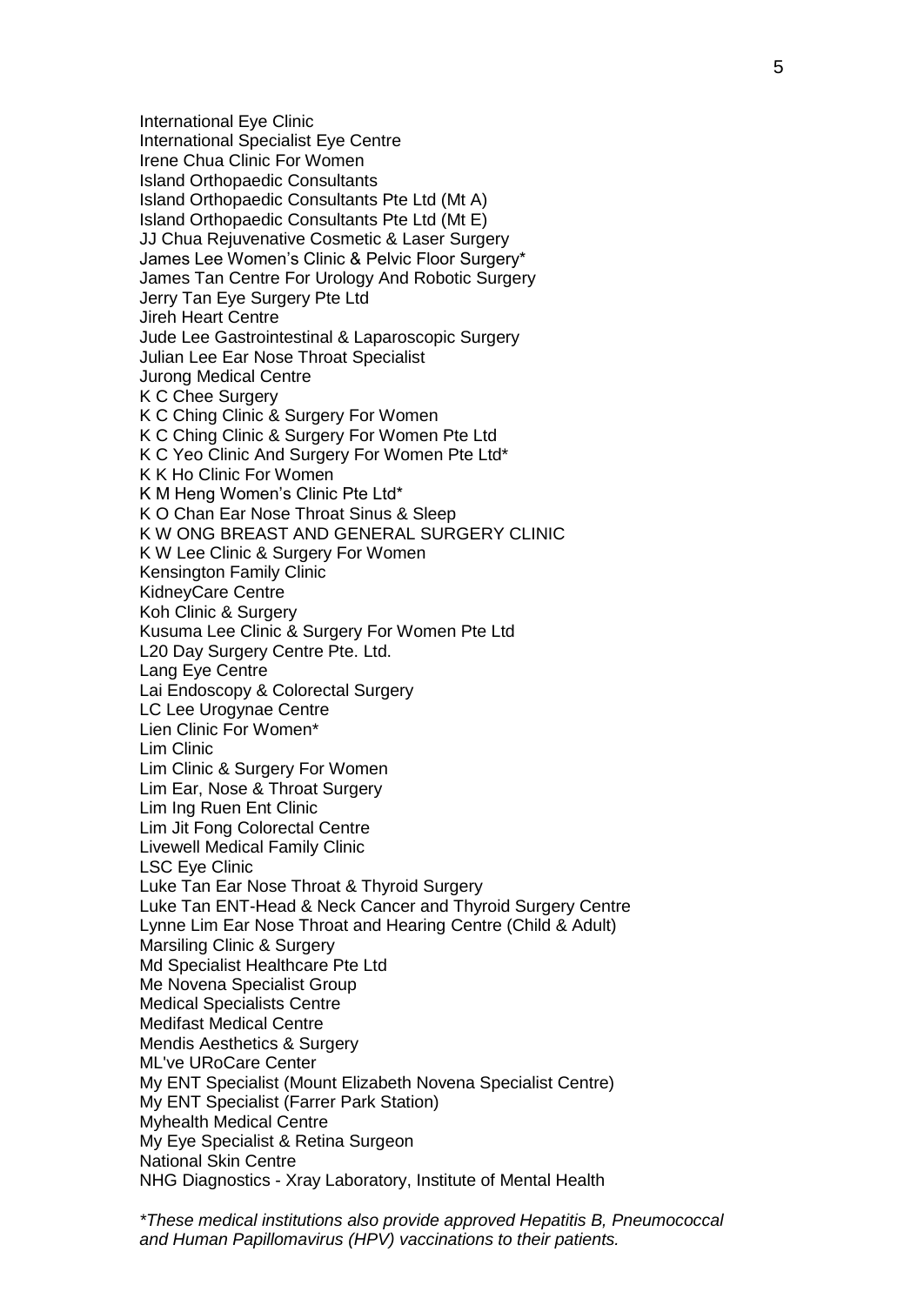NHG Diagnostics - Xray Laboratory, Ang Mo Kio - Thye Hua Kwan Hospital Ltd NHG Diagnostics X-ray – Bukit Batok NHG Diagnostic X-Ray Laboratory, Pioneer Polyclinic NHG Diagnostic X-Ray Laboratory, Woodlands Polyclinic Nobel Colorectal & General Surgery Nobel Ent & Head And Neck Surgery Nobel Ent, Head, Neck And Thyroid Surgery Centre Nobel Eye Clinic Nobel Eye & Vision Centre Nobel Heart Centre Nobel Psychological Wellness Clinic Nobel Surgery Centre Northern Hope Medical Specialist Novena Cancer Centre Novena Colorectal Centre Novena Ent – Head & Neck Surgery Specialist Centre Novena Surgery Pte Ltd Novena Bladeless Cataract Surgery & Eye Specialist Centre Nuffield Medical Siglap Nyam Endoscopy Centre OneCare Clinic Choa Chu Kang Onecare Clinic Marine Parade One Surgical Clinic & Surgery One Surgical Clinic & Surgery (East) One Surgical Clinic & Surgery (Orchard) Orchard Surgery Center Othopaedic & Arthritis Centre Orthopaedic & Hand MRI (OHM) Novena Pte Ltd P S Lui Clinic & Surgery For Women\* Pacific Endoscopic & Day Surgery Centre Pacific Healthcare Imaging Pacific Healthcare Specialist Centre Pacific Neurosurgery A Centre For Pain Management & Neurosurgery Pacific Specialist Centre Pacific Surgical And Endoscopy Centre Pacific Surgical Consultants Pacific Vein And Endovascular Centre Pacific Women's Clinic and Laparoscopic Surgery Centre Panasia Surgery Pte Ltd (Mt Elizabeth Medical Centre) Panasia Surgery Pte Ltd (Parkway East) Parklane Medical Centre Parkway East Diabetes, Endocrine and Endovascular Clinic Parkway Clinic & Surgery Drs Khoo & Partners Parkwayhealth Day Surgery And Medical Centre Parkway Eye Centre @ Mount Elizabeth Parkway Women & Fertility Clinic PFI Medical Clinic (Pacific Fertility Institutes (Singapore) Pte Ltd) Phoenix Medical Group (Paya Lebar) Pk Women's Specialist Clinic Plastic Surgery By S J Lee Png Urology Precious Surgery Centre Premium Lasik Surgery Clinic\* Prenatal Diagnostic Centre Prestige Radiology & Diagnostic Centre Pte Ltd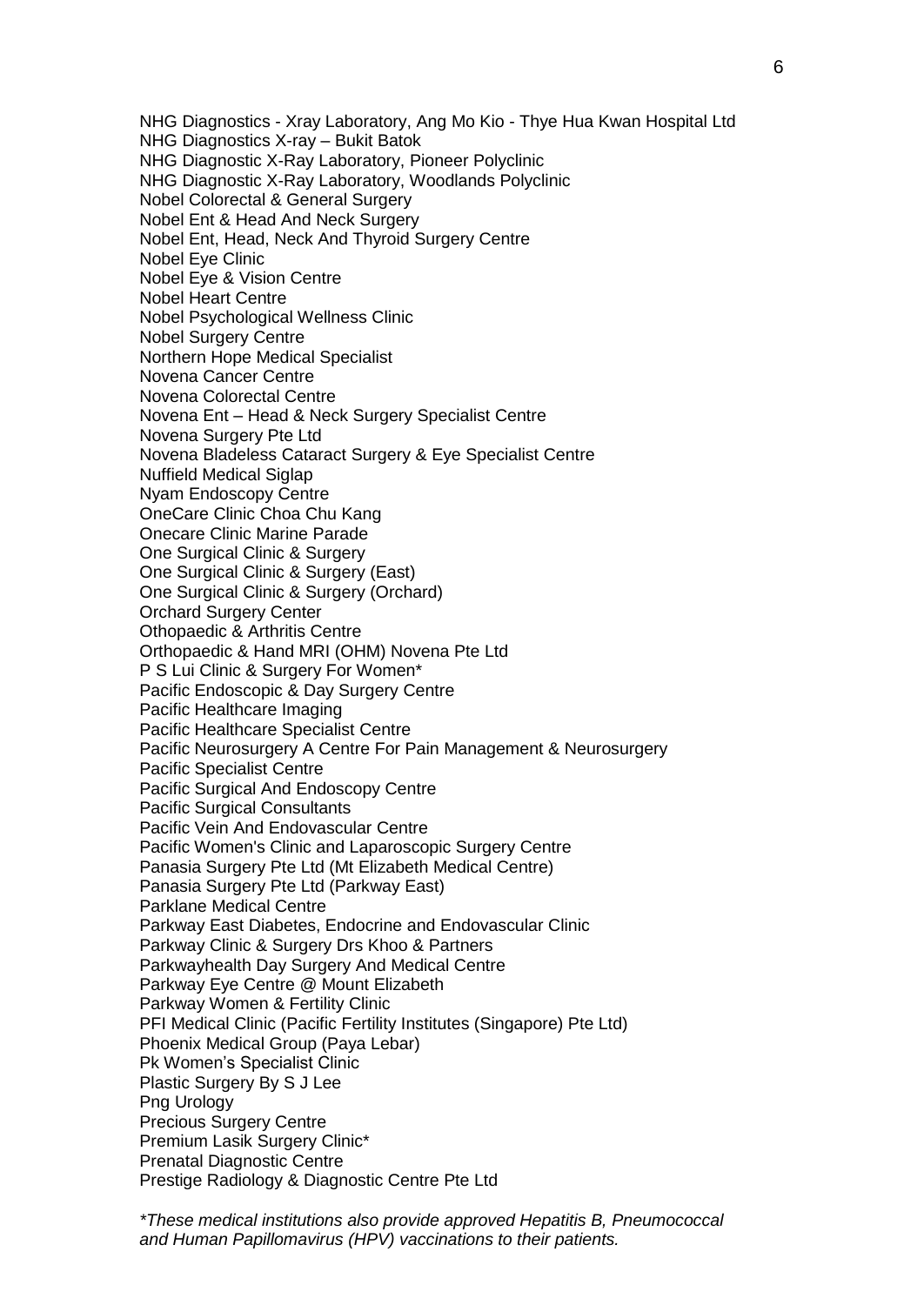Prime Medical Group Pte Ltd Prive Clinic\* Pacific Heart Centre Prohealth Medical Group @Punggol Spectra Pte. Ltd. Providence Orthopaedics Punggol Ripples Family Clinic Raffles Place Specialist Medical Centre Ravenna Urology Clinic RMG ED Collaboration Roland Chieng Fertility And Women Care S C Low Breast Centre Pte Ltd SBCC Baby & Child Clinic (Bishan) SBCC Baby & Child Clinic (Riverdale) SBCC Baby & Child Clinic (Tiong Bahru) SBCC Women's Clinic (Clementi) Shalom Clinic & Surgery Shen's Clinic Shifa Jurong Clinic Shinagawa Eye Centre Shinagawa Lasik Centre Sidek Clinic For Women Pte Ltd Sincere Ivf Center Sincere Medical Specialist Center For Women Singapore Aeromedical Centre Singapore International Eye Cataract Retina Centre Singapore National Eye Centre Singapore Sports And Orthopeadic Clinic Pte Ltd Singapore Women's Clinic (Clementi) Singapore Knee, Sports and Orthopaedic Clinic S M Chua Clinic & Surgery For Women SM Haneefa Clinic SMG ENT Centre Ear Nose Throat Face Neck SMG Specialist Centre SMG Vision Centre Smg Orthopaedic Group Snec Eye Associates SOC Hong Clinic for Women SOG- Beh Clinic for Women SOG - Choo Wan Ling Clinic For Women SOG - Cindy Pang Clinic for Women & GynaeOncology SOG- Heng Clinic for Women SOG - Radhika Breast & General Surgicare SOG Clinic for Women SOG - SK Lim Breast & General Surgicare SOG - Natalie Chua Clinic For Women Specialist Skin Clinic (S) Pte Ltd Specialist Women's Clinic Specialist Women's Medical Centre Spring Hope Orthopaedic Spine Surgery Starcap Medical Group Pte Ltd Star Health Family Clinic Sunnyvale Clinic & Surgery Supersight Lasik Pte Ltd Sweng Plastic Aesthetic and Reconstructive Surgery Clinic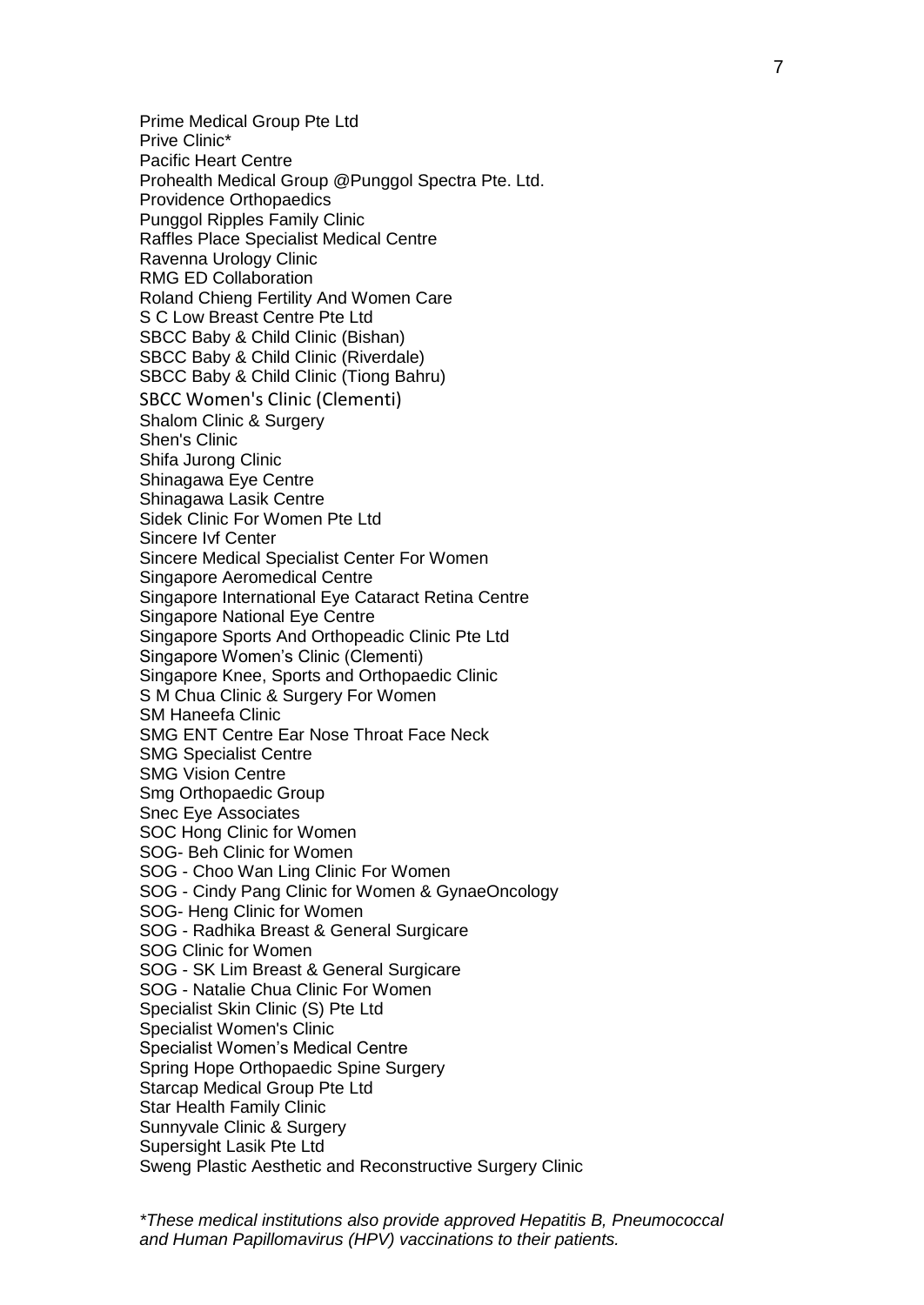SW1 Plastic Surgery Symmetry Dentofacial Aesthetics Tampines Endoscopy & Surgery Centre Tampines Gp Ent Urology & Surgery Centre Tan & Koh Clinic & Surgery Tan Clinic & Surgery Tan-Teoh Clinic & Surgery\* Tayka Medical Tcs At Central Clinic Temasek Clinic And SurgeryThe Breast Surgery Centre The Cancer Centre\* The Choolani Clinic The Dermatology Practice Skin.Hair.Allergy.Laser(Mount Elizabeth Novena Specialist Centre) The Dermatology Practice Skin.Hair.Allergy.Laser@Gleneagles The Digestive & Liver Specialist Centre The Ear Nose Throat – Head & Neck Centre The Endoscopy & Piles Centre (Hougang) The ENT Clinic The ENT Practice The ENT Clinic Pte Ltd The ENT Specialist Centre The ENT, Voice & Snoring Clinic The EyeClinic by Dr Cheryl Lee The Eye Surgery Partners The Eye & Aesthetics Clinic The Eye & Cornea Transplant Centre\* The Family Medical Centre (Yishun) The GP Endoscopy & Piles Centre (Dleedon) The Harley Street Heart & Cancer Centre The Harley Street Clinic Heart And Cancer Centre The Head And Neck Surgery Centre The Heart and Vascular Centre The Kids Clinic The Lady Gynaecologist Obstetrician's Clinic Pte Ltd The Lung Specialist Centre The Medical And Aesthetic Clinic Pte Ltd\* The New Teban Clinic The O&G Care Clinic The O&G Specialist Clinic The Obgyn Centre The Obstetrics And Gynaecology Centre (Paragon) The Obstetrics And Gynaecology Centre (Parkway East Medical Centre) The Radiant Eye Centre The Rafflesian Clinic & Surgery\* The Rhinoplasty Clinic ENT Facial Plastics The Skin Specialist The Skin Specialists & Laser Clinic The Tow Yung Clinic The Vascular & General Surgery Centre The Vein Clinic & Surgery Pte Ltd The Women's Clinic & Surgery The Women's Specialist Centre (Aljunied) The Women's Specialist Centre (Gleneagles) The Women's Specialist Centre (Hougang)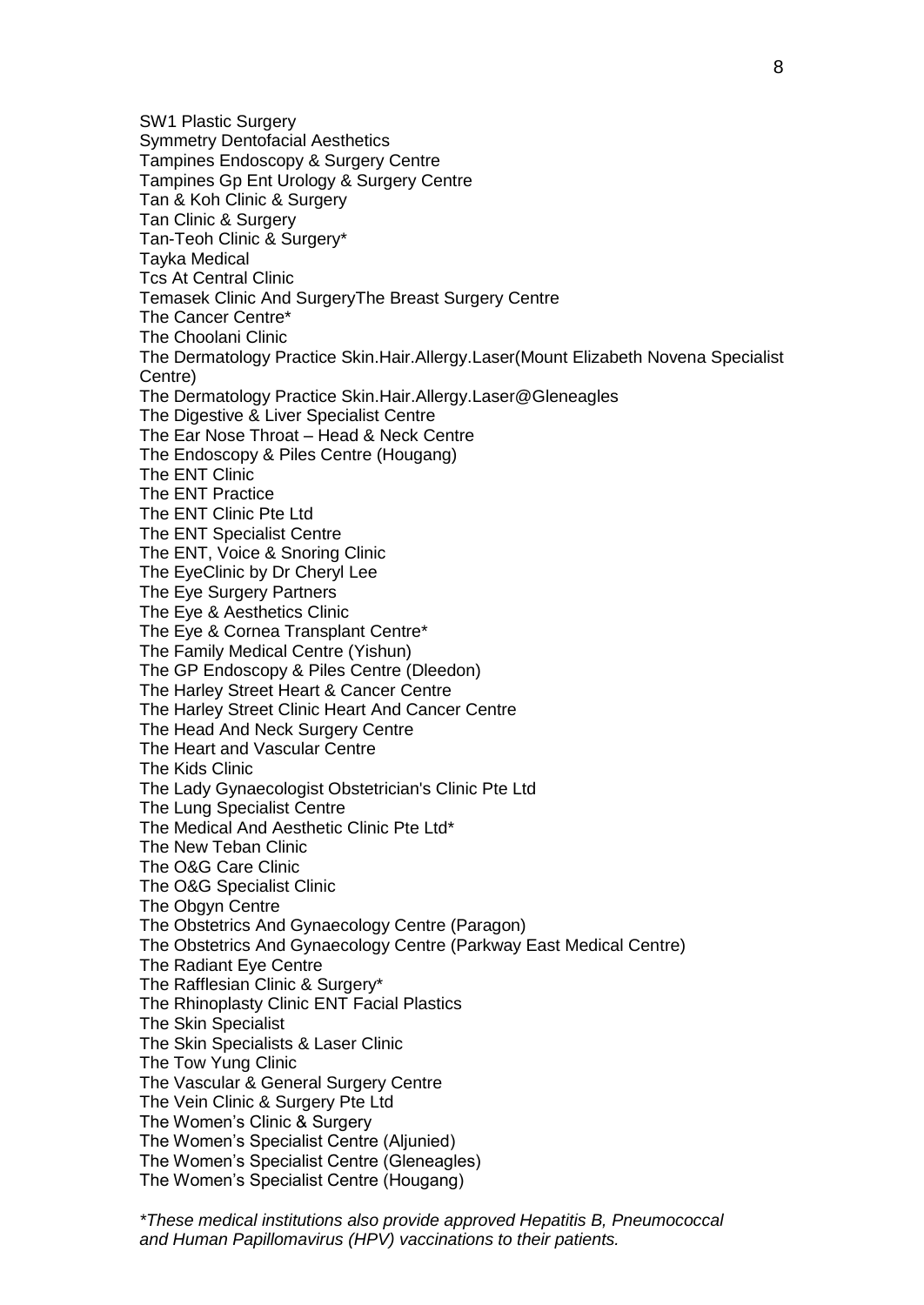Thomson Fertility Centre Thomson Paediatric Centre (Thomson Medical Centre) Thomson Paediatric Centre (Hillion Mall) Thomson Specialist Skin Centre Thomson Women's Clinic (Serangoon) Pte. Ltd Thomson Women's Clinic (at Toa Payoh) TLC Gynaecology Practice Clinic & Surgery for Women TLC Lifestyle Practice Toh Khai Lee Urology Clinic Total Eyecare Centre Twin City Perio-Endo Clinic Pte Ltd Universal Medical Clinic Viva Medical Clinic Vivien @ Robinson.Practice WC Ong Plastic Reconstructive Surgery W Eye Clinic W S Law Medical Centre Wee Breast & General Surgery Pte Ltd Wendy Women's Clinic Women's Clinic Of Singapore\*Wisma Geylang Serai Clinic & Surgery Y Y Tan's Clinic For Women Pte Ltd Yap Family Clinic YH Goh Ear Nose Throat, Head & Neck Surgery Zenith Medical Clinic

## **DENTAL DAY SURGERY CENTRES**

@ Just Braces Dental Centre A Dental Clinic @ Clementi Central Pte Ltd A Dental Clinic @Jurong East Central A St\*R Dental Surgery (Ang Mo Kio) A St\*R Dental Surgery (Ghim Moh Link) AA Dental Surgery Aaron Ctp Dental Surgery Pte Ltd Aaron Dentalcare Pte Ltd Aaron Dentalcare @ Holland V. Aaron Seow Dental Surgery About Braces Dental Surgery Absolute Smile Dental Accent Dental Surgery Pte Ltd Ace Dental Centre Ace Family Dentalcare Advanced Dental Clinic East Coast Pte Ltd Advanced Dental Surgery Pte Ltd Advanced Dental Clinic (Bedok) Pte. Ltd. Advanced Dental Clinic (Jurong West) Pte. Ltd. Advanced Dental Clinic (Toa Payoh) Pte. Ltd. Advanced Dental Clinic Serangoon Pte Ltd Advanced Dental Clinic Sengkang Pte Ltd Advanced Dental Clinic Pasir Ris Pte Ltd Advanced Dental Clinic Whampoa Pte Ltd Advanced Dental Clinic Bukit Panjang Pte. Ltd Advanced Dental Clinic Ang Mo Kio Pte. Ltd. Advent Dental Surgery Pte. Ltd. Advent Endodontics Inc Pte Ltd Aesthete Smilestudio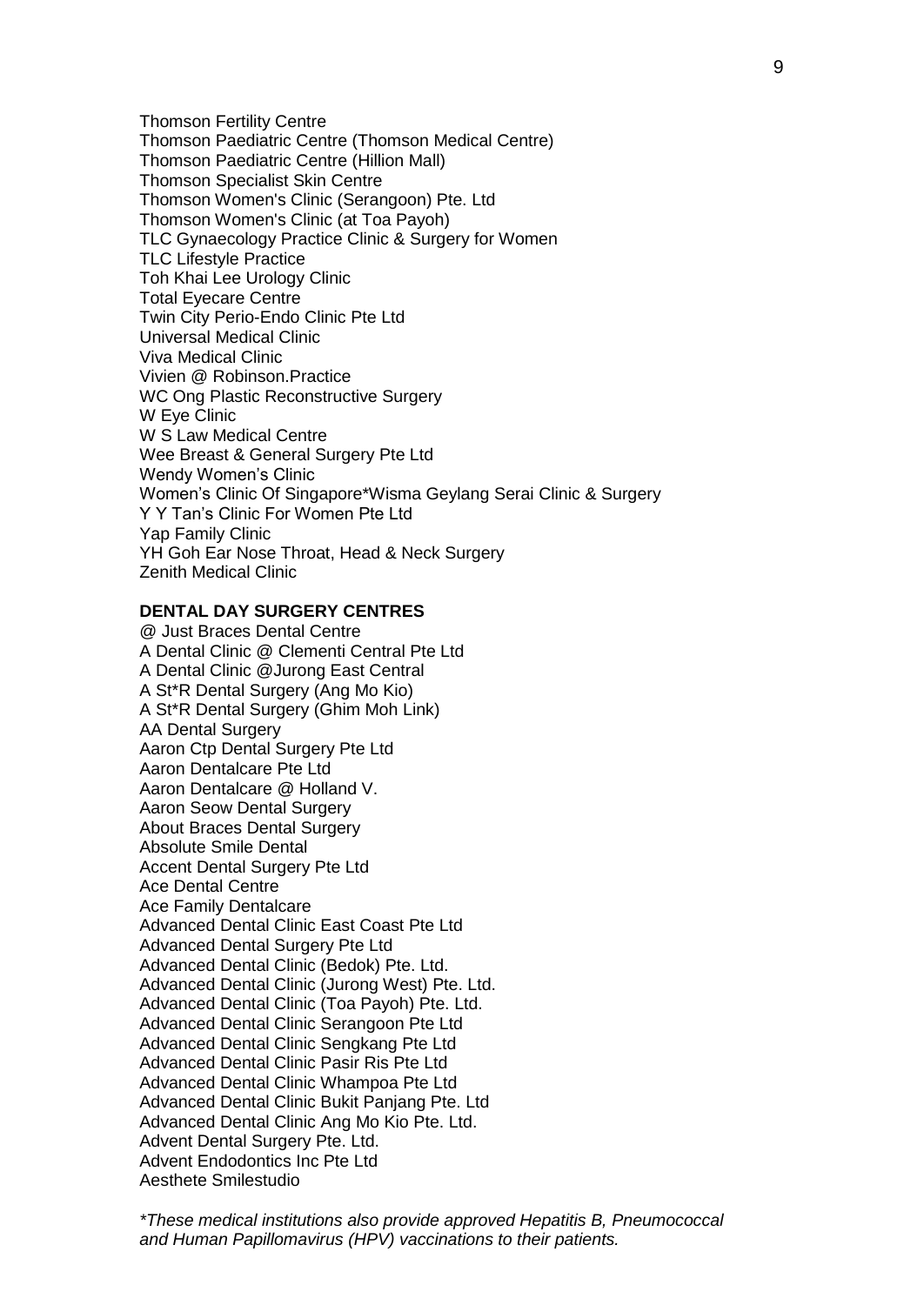Aesthetic Reconstructive Jaw Surgery Aesthetic Dental Care Aesthetics Dental Surgery Aesthetic and Reconstructive Centre Pte. Ltd. Aelite Implant & Dental Center Pte Ltd AJ Warren Dental Clinic Alda Dental Surgery (Tampines) Alda Dental Surgery (Tanglin) Aljunied Dental Surgery Allsmiles Dental Care Pte Ltd Allsmiles Dental Care Punggol Pte Ltd Allsmiles Dental Care Plus Aloha Dental Clinic Aloha Dental Pte Ltd Alpha Dental Group Amical Dental Surgery Amoy Street Dental Ang Dental Surgery Ang Mo Kio 10 Dental Ann Arbor Dental Surgery Pte Ltd Apex Dental Surgery Apollonia Dental Surgery Ascension Dental Clinic Ashford Dental Centre Asia Healthcare Dental Surgeons Atlantic Dental Surgery Atria-City Dental Group Pte Ltd Atria-Pan Dental Group Aura Dental Clinic Audrey & Alexander Centre For General Dentistry Azure Dental Balestier Dental Surgery B9 Dental Centre (Clementi) B9 Dental Centre (Hdb Hub) B9 Dental Centre (The Star Vista Exchange Green) B9 Dental Centre (Marsiling) B9 Dental Centre (Tanjong Pagar) Bernard Tan Dental Surgery Pte Ltd Bethel Dental Surgery Bedok Town Dental Surgery Boon Lay Dental Centre Pte Ltd Boon Lay Dental Surgery Pte Ltd Braces & Aesthetics Dental Clinic Pte Ltd Braces & Implant Dental Centre Brickworks Dental Surgery Bright Smile Dental Surgery Brilliant Dental Surgery British Dental Surgery Broad Smile Dental Pte Ltd Bukit Batok Dental Surgery Bukit Timah Dental Clinic Llp Bukit Timah Nam Seng Dental Surgery Burlinson Dental Surgery C & A Dental Studio C & A Dental Studio @ Parkway Parade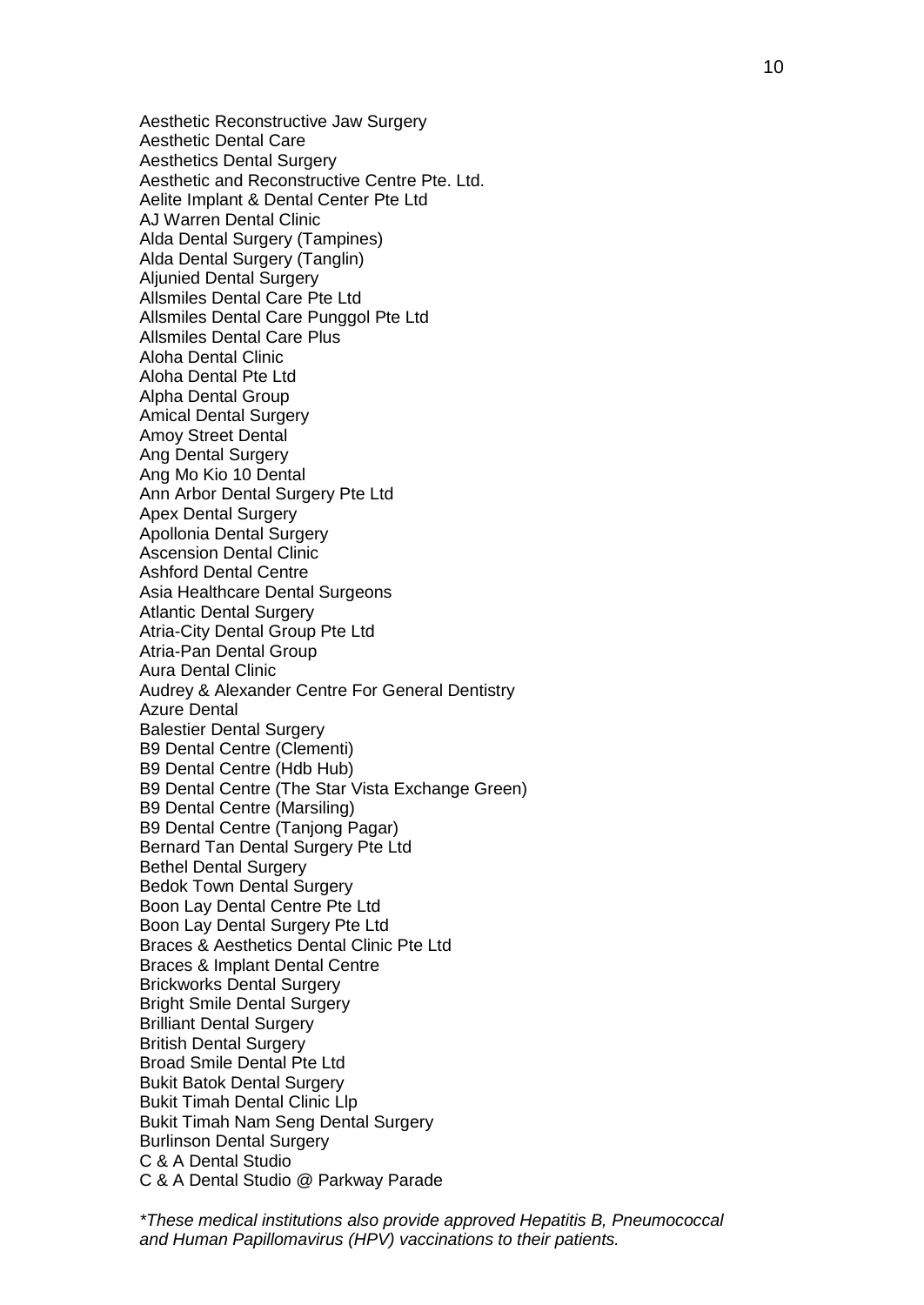C & A Dental Studio @ Ue Square C & A Dental Studio @ Thomson Canaan Dental Surgery Pte Ltd Careway Dental Surgery Caring Dental Caring Dental (Sengkang) Caring Dental (Punggol) Casa Dental Casa Dental (AMK) Casa Dental (Holland) C C Tang Dental Surgery Pte. Ltd. Central Clinic & Surgery (Bedok) Central Clinic & Surgery (Clementi) Central Clinic & Surgery (Hougang) Central Clinic & Surgery (Yishun) Centre for Medical Imaging (at Royal Square Novena) Century Dental Care Chanmee Family Dentalcare Pte Ltd Charles Dental Surgery Charismile Dentisry Chen Dental Surgery Cheok Dental Surgery Chew & Chew Dental Surgery Pte Ltd Chia & Lee Medical & Dental Clinic Chin Dental Surgery Pte Ltd Chng Dental Surgery Choo Dental Surgery Chua Kay Hian Dental Surgery City Dental Surgery City Hall Dental CentreCluny Court Family Dental Pte. Ltd. Coast Dental Covenant Dental Surgery Cozy Dental Group Chris Dental Surgeons Clement Dental Pte. Ltd. Comfort Dental Surgery Corporate Dental Clinic (Haig Road) Pte Ltd Crescent Dental Clinic Crest Dental Surgery Crown Dental Clinic Crown Dental Surgery Crest Family Clinic Pte. Ltd.Crystal Dental Care Pte. Ltd. De Dental Clinic Pte Ltd De Dental Practice Pte Ltd De Dental Practice Two Pte. Ltd De Pacific Dental Group (AMK) Pte Ltd De Pacific Dental Group (Balestier) Pte Ltd De Pacific Dental Group (Jurong West) Pte Ltd De Pacific Dental Group (Pasir Ris) Pte Ltd Delta Dental Pte Ltd Dennis Tan Dental Surgery Pte Ltd Dental Care@Fajar Pte Ltd Dental Designs Clinic Pte Ltd. Dental Focus Pioneer Clinic Dental Icon @ Costa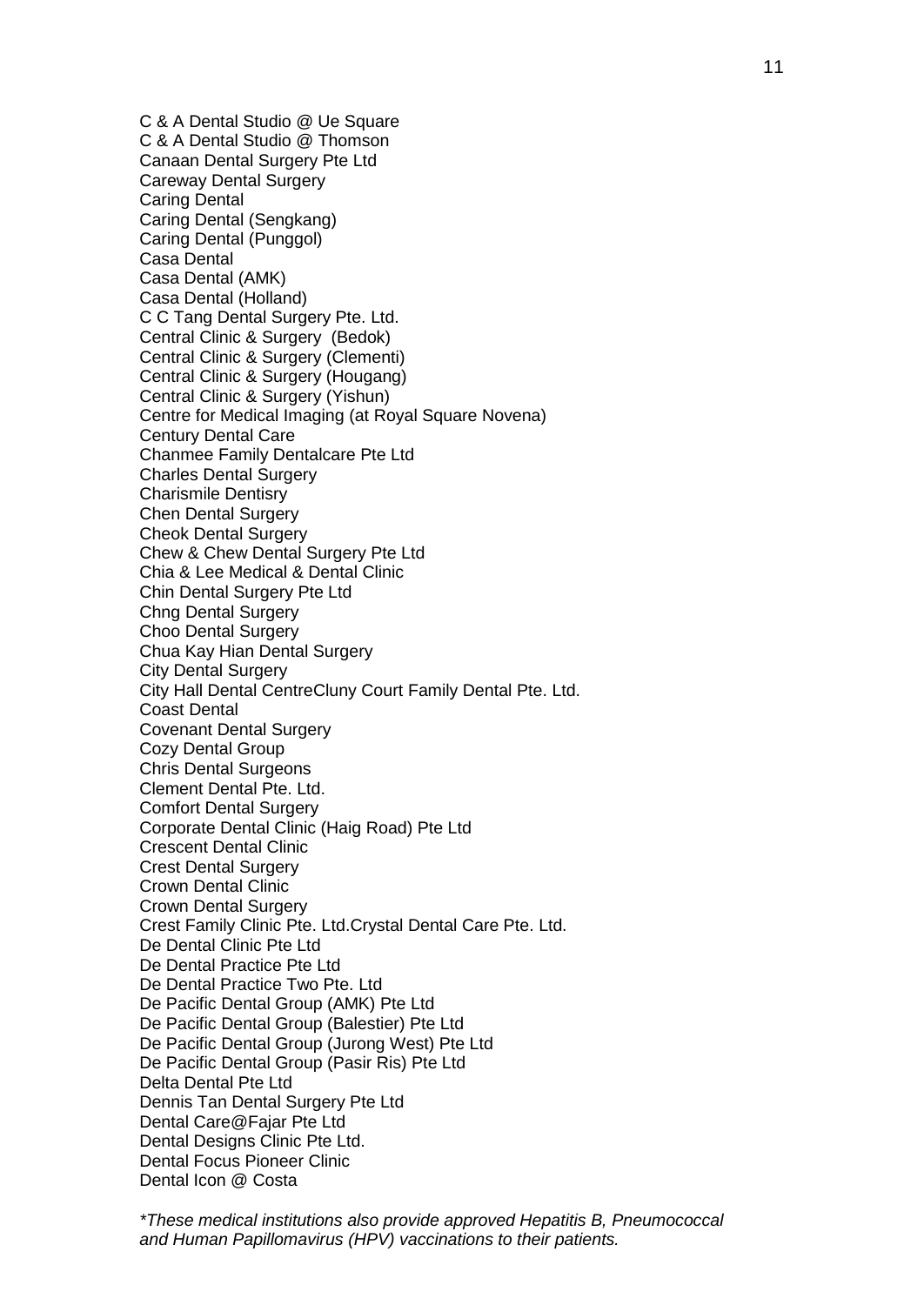Dental On The Bay Dental Suites @ Bedok Dental Surgery Centre DentalFamily (Pioneer) DentalPlus Clinic Pte Ltd DentalSpecialists@Scotts DentalTalk UBI Dental Focus AMK 339 Clinic Dental Focus AMK 532 Clinic DentalTown (Bedok Reservoir) Pte Ltd Dental Essence Dental Focus BMP Clinic Dental Focus Capitol Clinic Dental Focus Eunos Clinic Dental Focus GSM Clinic Dental Focus Haig Clinic Dental Focus Hougang Green Clinic Dental Focus Yishun Clinic Dental Focus (People's Park) Pte. Ltd. Dentaltrendz Pte Ltd DentalTrendz Clinic Dental Werks@Farrer Dental Werks@Sembawang Dentalworks Pte Ltd Dentalworkz Studio dental @ UNI Dental Icon Dentigiene Dental Surgery Pte Ltd Dhoby Dental Surgery LLP Dover Dental Surgery DP Dental Pte Ltd Dr David K L Tay & Associates Dr H C Leong Dental Surgeon LLP Dr Jimmy Yap & Partners Dental Surgeons Dr Lam's Dental Surgery Dr Seah Root Canal + Implant Surgical Clinic Dr Seow Dental Centre Dr. Smile Dental Clinic Drs. Ernest Lam & Partners Dental Surgeons Drs K.S. Wong & Partners Dental Surgery Pte Ltd Eastcare Pain Specialist Eastwood Dentalcare Family Dental Clinic Eden Dental Surgery Edwin Ng Teck Hong Dental Surgery Elements Dental Elias Dental Surgery Eli Dental Surgery Elite Dental Group Pte Ltd Enhance Dental Centre Epismile Inc Dental Group Pte Ltd Epismile (Bt Batok) Dental Group Pte. Ltd. Excel Dental Pte. Ltd. Expat Dental Excelsior Dental Surgery Pte Ltd Facial Aesthetics Dental Surgery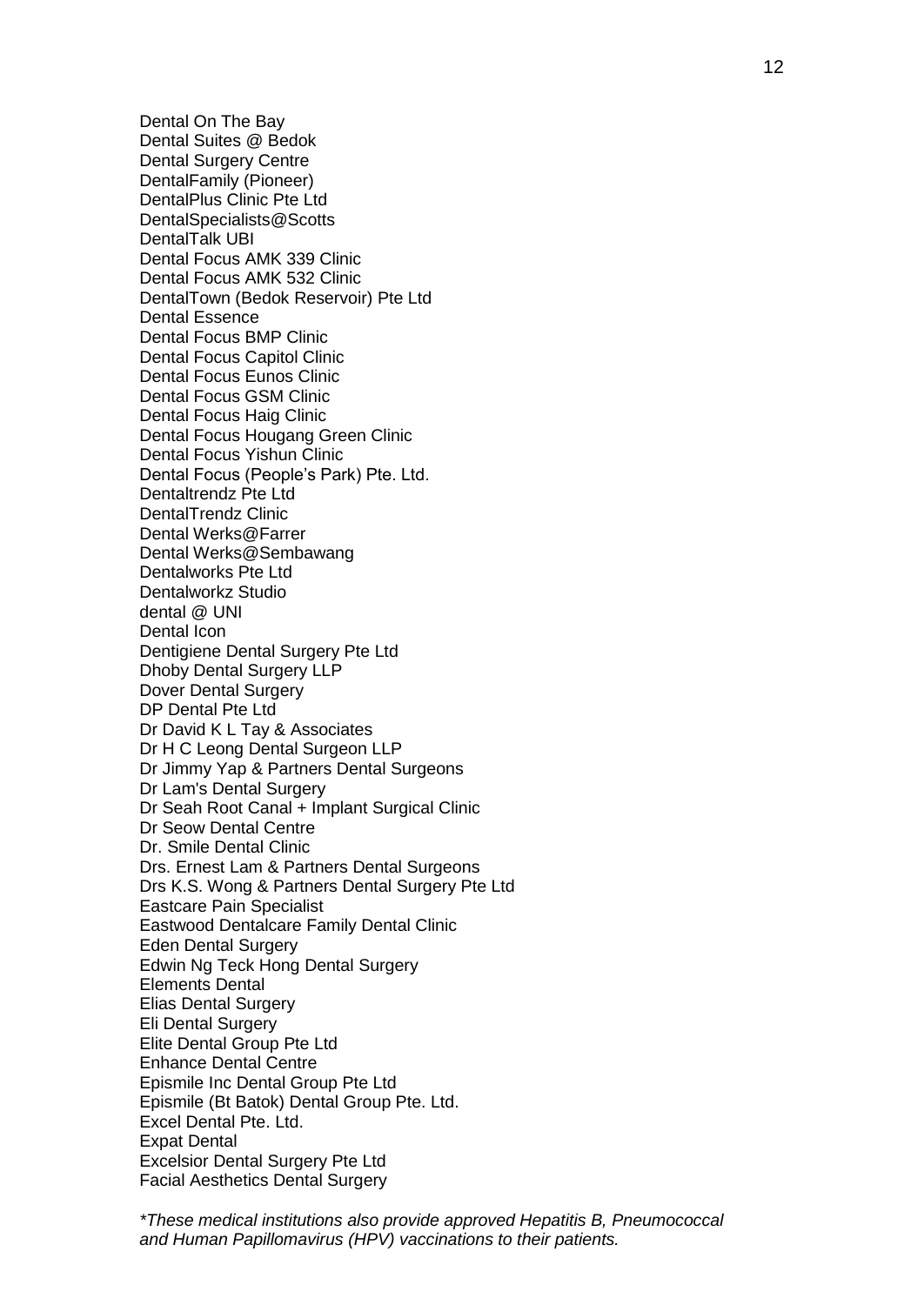Family Dental Surgery Family Dental Surgery Pte Ltd Fdc @ Harbourpoint Dental Centre FDC Dental Bedok Central First Avenue Dental Surgery First Impressions Dental Surgery Pte Ltd Flozz Dental Surgery Foo & Associates Dental Surgeons Freia Medical Friends Dental Surgeons Fullerton Dental @ NTU Fusion Dental G Dental Center G.Dental @ Clementi Garden Dental Gateway Dental Center Gateway Dental Surgeon Gentle Dental Centre for Aesthetics and Implantology Pte Ltd Gentle Dental Group @Bukit Timah Gentle Dental Group Pte Ltd Gentle Dental Group @ Tanjong Katong Pte. Ltd. Ginza Dental Surgery Glee! Dental Surgery Glittz Smile Dental Surgery Glory Dental Surgery Pte Ltd Greenlife Dental Clinic (Beach Road) GreenLife Dental Clinic (Ang Mo Kio) Greenlife Dental Clinic (New Upper Changi Road) Greenlife Dental Clinic (Clementi) Greenlife Dental Clinic (at Toa Payoh Central) Greenlife Dental Clinic (at Yew Tee Square) GPA Centre for Dentistry Gpa Dentalcare@Goldhill Pte Ltd GPA Dentalcare @ Katong GPA Dentalcare @ One-north Gpa Studio For Dentistry Glory Dental Surgery (Roxy Square) Pte. Ltd. H H Lee & Associates Dental Surgery Happy Tooth Dental Pte Ltd Harbourpoint Dental Centre Harmony Dental Surgery Healthteeth Dental Surgery Healthway Dental (at the Centrepoint) Healthway Dental Clinic (Ang Mo Kio) Healthway Dental Clinic (Westgate Gateway Drive) Healthway Dental Clinic (Yishun) Healthway Dental Clinic (Holland Drive) Healthway Dental Clinic (Robinson Square) Healthway Dental CLnic (Shenton Way) Healthway Dental Clinic (Sun Plaza) Healthway Dental Clinic (Tampines) Healthway Dental Clinic (Toa Payoh)Heartland Dental Pte Ltd Henry Lee Dental Surgery Heritage Dental Ho Dental Surgery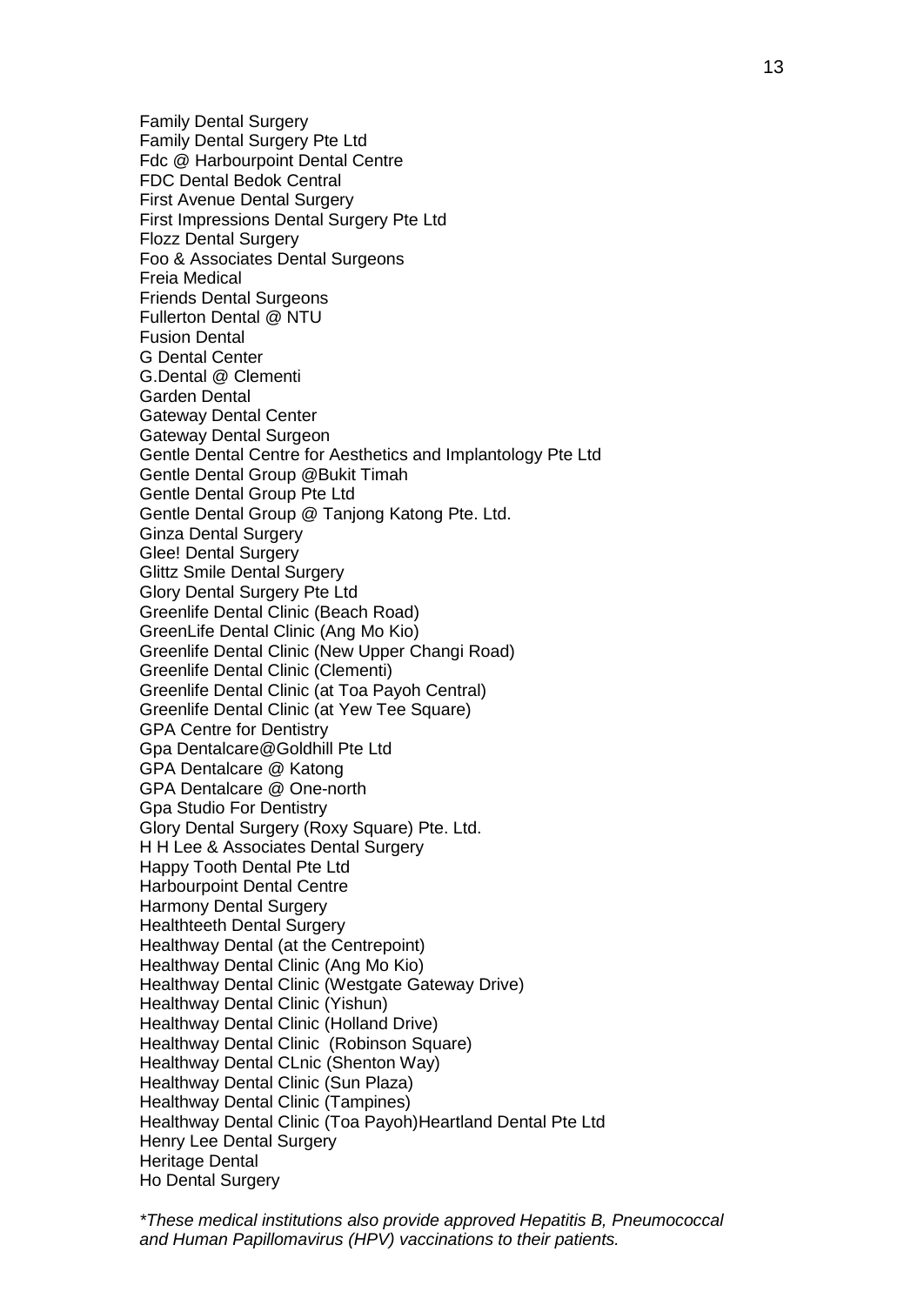Ho Dental Surgery – Marine Parade Ho Kee Hai & Partners Dental Implant Maxillofacial Aesthetic Centre **Horizon Dental Surgery** Holland Dental Pte. Ltd. Holland Village Dental Surgery Hosanna! Dental Surgery Hougang Central Dental Surgery Hougang Dental Centre Hospital Dental Surgery Hsuan & Xiaohui OG Clinic Island Group Dental Surgery I Care Dental I Care Dental Pte Ltd Icon Dental Surgeons I.Dental @ Northpoint Pte Ltd I.Dental Invisalign Dedicated Clinic I.Dental Surgeons IMC Dental Implantdontics Cosmetic And Implant Dentistry International Dental Centre International Plaza Dental Surgeons Irene Chua Dental Surgery Ismile Dental Clinic Ismile Dental Surgery Ismile Studio Pte Ltd J.K. Leong (Dental Centre) Pte Ltd Jesselton Dental Centre Johan Dental Surgery Pte Ltd Joy Dental Centre Joy Lee Breast and General Surgery Junction 8 Dental Surgery Pte Ltd Jurong Dental Surgery Jurong Point Dental Surgery K C Tan's Clinic & Bright Dental Surgery Kaiser's Zahnklinik Pte Ltd Kang Ren Dental Surgery Katong Dental Surgery Khoo Dental Surgery Kids Dental World Killiney Dental Centre King's Dental Surgery (Kovan) Pte Ltd Ko Djeng Dental Centre Ko Djeng Dental Centre (Jelita Branch) Ko Djeng Dental Centre (Tanjong Pagar) Ko Djeng Gleneagles Pte Ltd (at Lucky Plaza) Ko Djeng Sakura Dental Clinic Koh Dental Surgery Pte Ltd – Hong Leong Koh Dental Surgery Pte Ltd – Jurong East Koh Dental Surgery Pte Ltd – Newest West Coast Kong Dental Surgery (Limbang Shopping Centre) Kong Dental Surgery (Teck Whye Lane) Kong Dental Surgery (Sunshine Place) Kong Dental Surgery (JURONG GATEWAY) L'ving Vine Dental Clinic Lakeside Dentist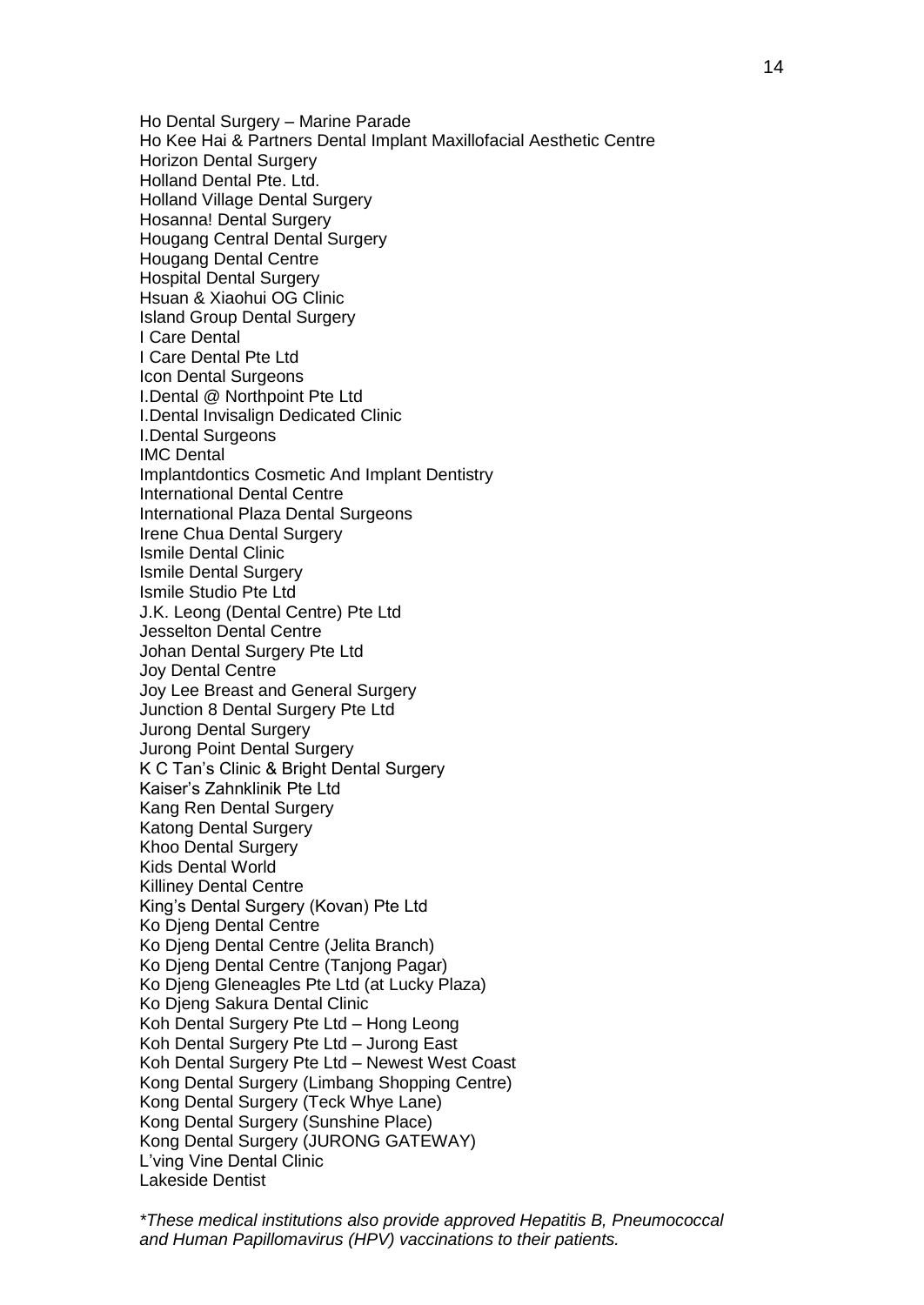Lam Dental Surgery Pte Ltd LVDA Dental Centre Le Mint's Dental Practice Le Mint's Oral Maxillofacial Surgery (The Adelphi) Le Mint's Oral Maxillofacial Surgery Lee Dentalcare Pte Ltd Lee & Associates Dentalcare Lee & Lee (Dental Surgeons) Pte Ltd (Bukit Batok) Lee & Lee (Dental Surgeons) Pte Ltd (Tampines) Lee & Lee Dental Surgeons Pte Ltd (Collyer Quay) Lee & Ong Dental Surgeons Lee & Ong Dental Surgeons Pte Ltd Lee Dental Surgery Pte Ltd Lee Clinic/Lee Dental Surgery Lee Dental Surgery (Tampines) Li Dental Centre Pte Ltd Liew & Koh Dental Surgery Lim K A Oral & Maxillofacial Surgery Little India Dentist Pte. Ltd. Liverpool Dental Care Logos Dental Surgery Loh Dental Surgery Loh Fun Chee & Associates Pte Ltd London Dental Care Pte Ltd Loyal Dental Pte Ltd LQ Dental LU\_Ally Dental Surgery Luminous Dental Clinic Luminous Dental Clinic @ 25A Chai Chee Luminous Dental Clinic @ Bedok Point Pte Ltd Luminous Dental Clinic @ Tampines Luminous Dental Clinic @ 821 Tampines Luminous Dental Clinic @ Tampines Plaza Luminous Dental Clinic @ 201D Tampines Luminous Dental Clinic @ Hougang Luminous Dental Clinic@ Pasir Ris Luminous Dental @ Raffles Place Luminous Dental Clinic@Yishun M Dental (Pasir Ris) Pte Ltd Mandarin Dental Centre (Bt) Pte Ltd Mandarin Dental Centre (Katong) Pte Ltd Mandarin Dental Centre Pte Ltd (Bukit Merah Central) Madeliene Gunaratnam Dental Surgery Maritime Dental Surgery Pte Ltd Medical Oral & Maxillofacial Surgery Dental Specialist Centre Medical And Dental Centre @ Commonwealth Medicare Associates & Dental Surgery Meiplus Dentalcare (Far East Square) Meiplus Dentalcare (Tanjong Pagar) Metro Dental @ Marina Millennium Dental Care Mission Dental Surgery Mount Elizabeth Dental Surgery Pte Ltd Mouth Dental Surgery Mt A Dental Centre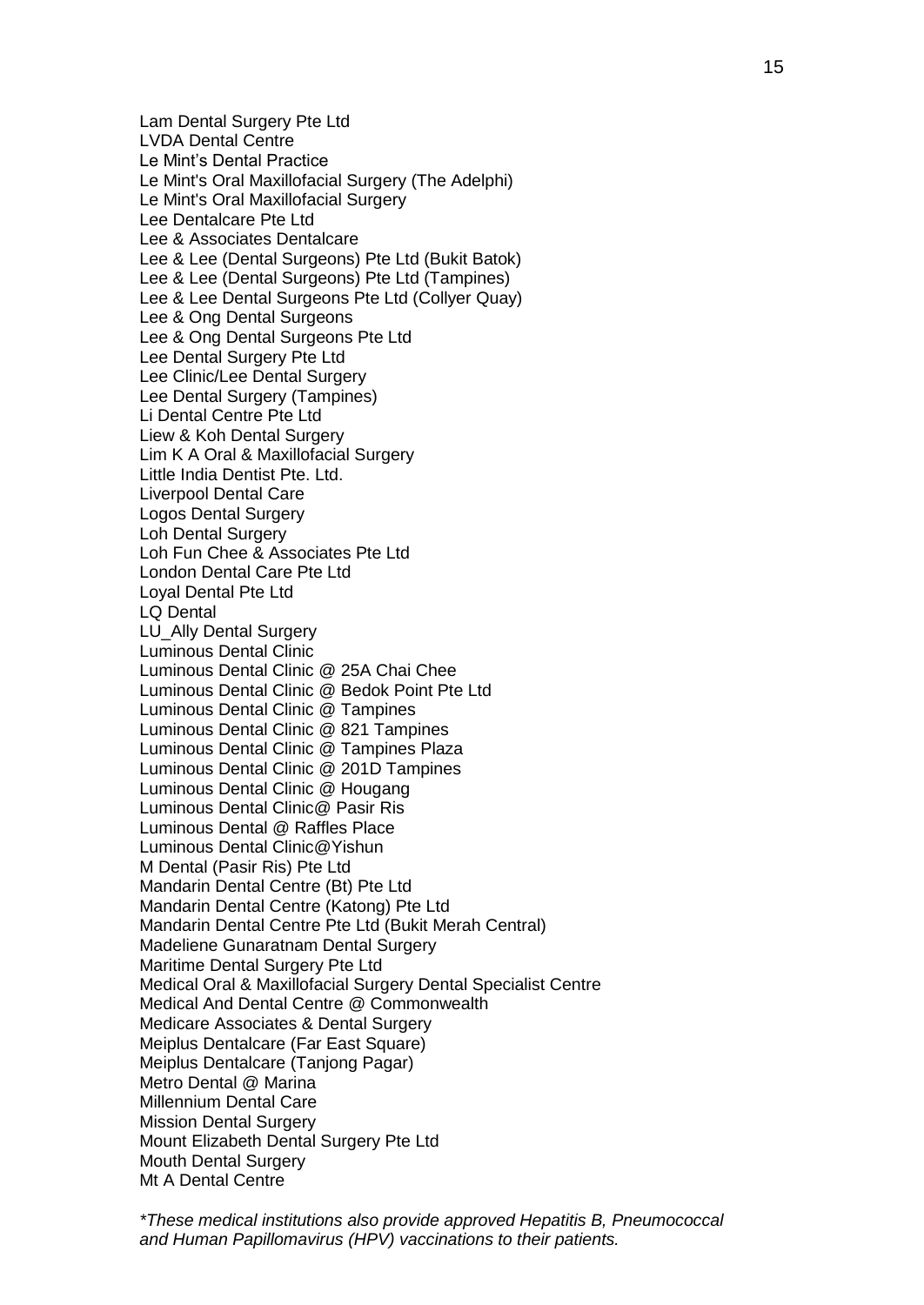MySmile Dental Clinic My Braces Clinic My Dentist's Clinique My Family Dental Serangoon N.K. Cheong Dental Clinic NF DentiSmile NF DentiSmile @ MarinaSq Nam Fung Dental Surgery Pte Ltd Nam Sang Dental Surgery Marina Bay Dental National Dental Centre National Healthcare Group Polyclinics (Ang Mo Kio)\* National Healthcare Group Polyclinics (Bukit Batok) National Healthcare Group Polyclinics (Choa Chu kang) National Healthcare Group Polyclinics (Clementi) National Healthcare Group Polyclinics (Hougang)\* National Healthcare Group Polyclinics (Jurong) \* National Healthcare Group Polyclinics (Toa Payoh) National Healthcare Group Polyclinics (Woodlands)\* National Healthcare Group Polyclinics (Yishun)\* Nanyang Dentist NEUGen Dental Neighbourhood Dental Surgery Neo Smiles Dental Studio (Bedok) Neo Smiles Dental Studio (Kovan) Neptune Dental Group Neptune Dental Group (Chai Chee) Neptune Dental Group (Clementi) Neua Dental Neuglow Dental NeuSmile Dental Group (Kovan) Pte Ltd New Age Cosmetic Dentists New Dental Centre New Life Dental Surgery Newlife Dental Practice Pte Ltd Newport Dental Ng & Lum Dental Surgery Ngoi Dental Surgery Noble Dental Surgery Nour!sh Dental Care & Implants Novena Dental Aesthetic Practice Pte Ltd Ctr For Aesthetic Dentistry Nuffield Dental @ Kovan Nuffield Dental Serangoon Gardens Private Limited Nuffield Dental Seletar Nuffield Dental Siglap Nuffied Dental (Simpang Bedok) Pte. Ltd. Ocean Dental OKIO Dental Centre Oliver Dental Surgery Pte Ltd Oliver Dental Surgery Pte Ltd – Mini Dental Implant Centre Omni Dental Centre One Orthodontics Dental Surgery Oral-Health Dental Surgery Orange Dental Clinic Pte Ltd Orange Orthodontics & Dentofacial Orthopaedics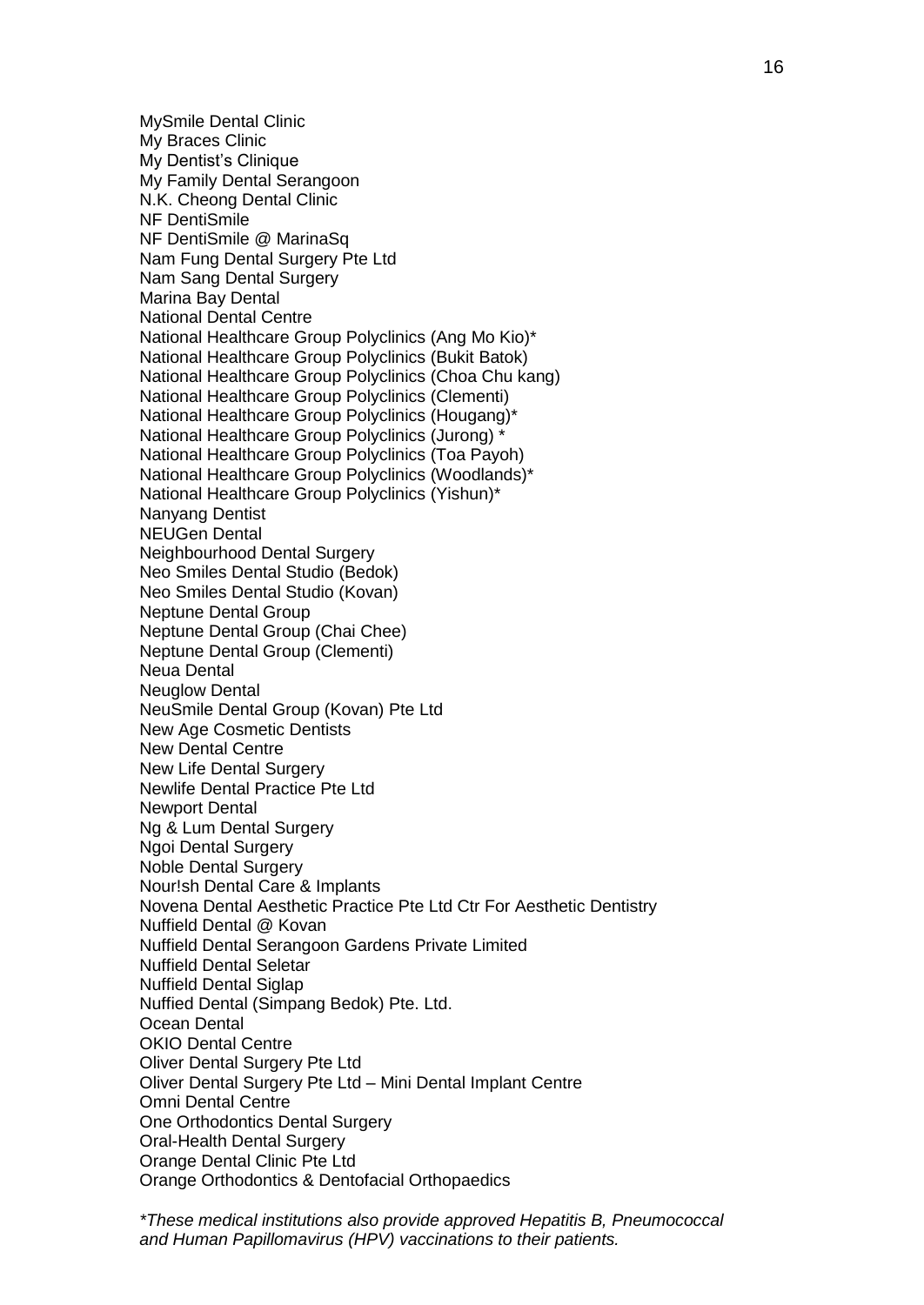Orchard Dental Surgery Orchard Scotts Dental: Aesthetics and Implant Center Pte. Ltd. Orchard Scotts Dental Pte Ltd Orient Dental Clinic Orthosmile Dental Practice Llp Pacific Dental Pacific Medical & Dental Group Pan Island Dental Surgery Pang & Ng Dental Surgery (Bishan) Pte. Ltd. Pang & Ng Dental Surgery (Hougang) Pte. Ltd. Paramount Dental Clinic Paragon Dental Centre Parkway Dental Practice Parkway Dental Services People's Dental Surgery Perumal Dental Surgery Petite Smiles Children's Dental Clinic Philip Goh Dental Surgery Phoenix Dental Surgery Pinnacle Dental Pinnacle Dental Group (Yishun) Pinnacle Dental Group Pte Ltd Planet Dental Centre Plaza Dental Polygems (PG) Dental Care Pte. Ltd. Polygems Dental Care (Canberra) Polygems Dental Care (Yishun) Polygems Dental Care (Seletar) Poon & Phay Dental Surgeons Pte Ltd Popular Dental (Woodlands) Popular Dental (Chua Chu Kang) Popular Dental (Serangoon Central) Premier Dental Clinic Premier Dental Care Princeton Dental Surgery Prime Dental Surgeons Pte Ltd Primecare Dental Clinic Pristine Dental Works Profile Dental Surgery Pte Ltd Pure Dental Pure NZ Dental Q & M Dental Centre (Bugis) Q & M Dental Centre (Bugis Village) Q & M Dental Centre (Bukit Batok Central) Q & M Dental Centre (Novena) Q & M Dental Centre (Orchard) Q & M Dental Centre (Raffles Place) Q & M Dental Centre (Toh Yi) Q & M Dental Centre (City Square Mall) Q & M Dental Centre (Sun Plaza) Q & M Dental Centre (Yew Tee) Q & M Dental Clinic Q & M Dental Clinic (Clementi) Q & M Dental Clinic (Serangoon Central) Q & M Dental Clinic (Tiong Bahru)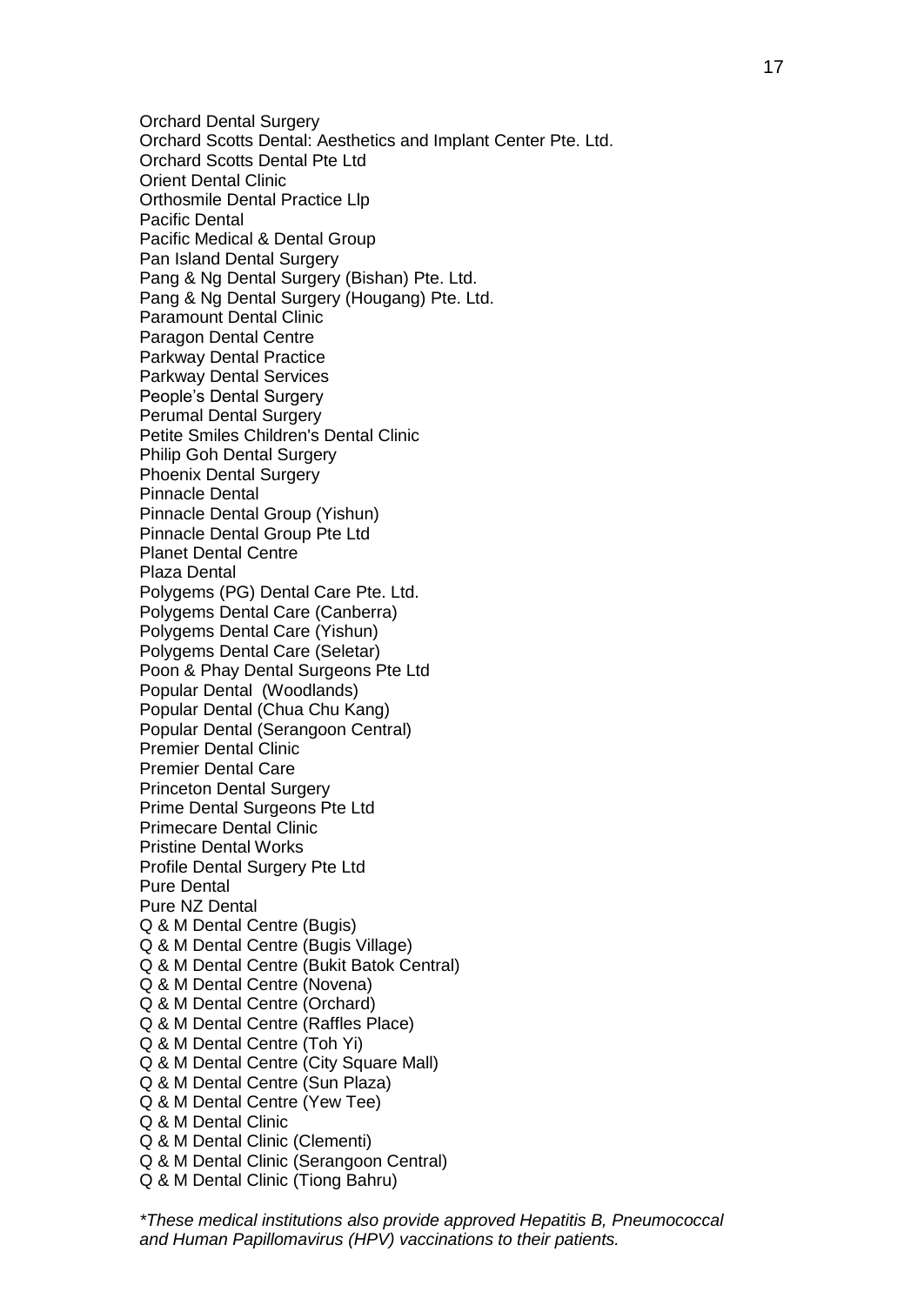Q & M Dental Clinic (Toa Payoh Central) Q & M Dental Clinic (Toa Payoh) Q & M Dental Surgery (Admiralty) Q & M Dental Surgery (Aljunied) Q & M Dental Surgery (Ang Mo Kio Central) Q & M Dental Surgery (Bedok) Q & M Dental Surgery (Bishan) Q & M Dental Surgery (Boon Lay) Q & M Dental Surgery (Boon Lay Mrt) Q & M Dental Surgery (Braddell) Q & M Dental Surgery (Bt. Batok) Q & M Dental Surgery (Bt. Panjang) Q & M Dental Surgery (Bt. Timah) Q & M Dental Surgery (Buangkok Mrt) Q & M Dental Surgery (Clementi Central) Q & M Dental Surgery (Clementi) Q & M Dental Surgery (Elias Mall) Q & M Dental Surgery (Eunos Mrt) Q & M Dental Surgery (Gombak) Q & M Dental Surgery (Gombak Mrt) Q & M Dental Surgery (Hougang Central) Q & M Dental Surgery (Hougang Mall) Q & M Dental Surgery (Hougang Plaza) Q & M Dental Surgery (Jelapang) Q & M Dental Surgery (Jurong East Central) Q & M Dental Surgery (Kallang Mrt) Q & M Dental Surgery (Khatib) Q & M Dental Surgery (Marine Parade) Q & M Dental Surgery (Marsiling) Q & M Dental Surgery (Novena) Q & M Dental Surgery (Old Airport Rd) Q & M Dental Surgery (Pasir Ris) Q & M Dental Surgery (Punggol) Q & M Dental Surgery (Punggol MRT) Q & M Dental Surgery (Redhill MRT) Q & M Dental Surgery (Sembawang) Q & M Dental Surgery (Sembawang Mrt) Q & M Dental Surgery (Serangoon) Q & M Dental Surgery (Serangoon Central) Q & M Dental Surgery (Serangoon Garden) Q & M Dental Surgery (Serangoon North) Q & M Dental Surgery (Sims Place) Q & M Dental Surgery (Tampines) Q & M Dental Surgery (Tampines Central) Q & M Dental Surgery (Tampines Mrt) Q & M Dental Surgery (Teck Whye) Q & M Dental Surgery (Tiong Bahru) Q & M Dental Surgery (Toa Payoh) Q & M Dental Surgery (Toa Payoh Central) Q & M Dental Surgery (Toh Yi) Q & M Dental Surgery (Yishun Central) Q & M Dental Surgery (Yishun Ring Road) Q & M Dental Surgery (Woodlands) Quek & Me Dental Surgery R&C Dental(The Star) Pte. Ltd.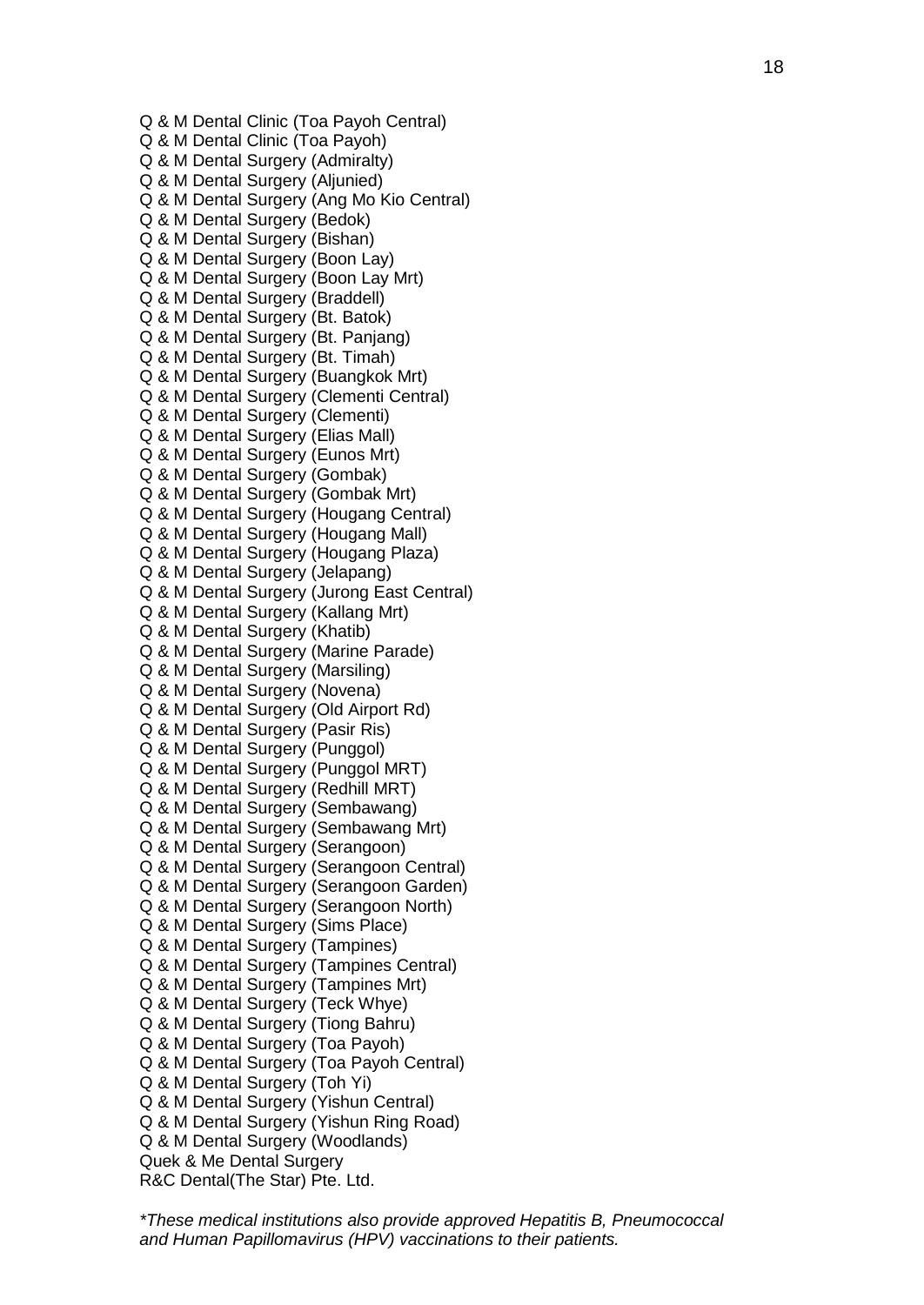R&C Dental(Toa Payoh) Pte. Ltd. Radiance Dental Care @ Aljunied Radiance Dental Care @ Dawson Radiance Dental Care @ ThomsonRafflesdental (Asia Square Tower) Rafflesdental (Bukit Batok Central) Rafflesdental (Marina Bay) Rafflesdental (Holland Village) Rafflesdental (Sembawang Way) Rafflesdental (Tampines) Rafflesdental (Terminal 3) Rafflesdental (Toa Payoh Central) Rafflesdental (Causeway Point) Rafflesdental (Sengkang Square) RafflesDental (Our Tampines Hub) RaffesDental (Hillion Mall) Rafflesia Dental Surgery Raintree Dental Clinic Rapha Specialist Clinic Redhill Dental Surgery Pte Ltd Regent Dental Clinic Rivers Dental Clinic Robertson Choo Oehlers Lee & Lye Pte Ltd Rochor Centre Dental Surgery - Veerasamy Road Rochor Centre Dental Surgery - Rochor Road Rochor Dental Clinic Pte Ltd Royce Dental Surgery (Clementi) Royce Dental Surgery (Ghim Moh) Royce Dental Surgery (Woodlands) Royce Dental Surgery (at West Point Hospital Corporation Drive) Royce Dental Surgery (Marine Parade)S A Loh Dental Surgery Pte Ltd Royce Dental Surgery [YKB (Tampines) Pte. Ltd.] Royce Dental Surgery [YKB (Bukit Batok) Pte. Ltd.] Sainte Chapelle Orthodontics And Aesthetic Dentistry Saw & Lee Dental Surgery Segar Vale Dental Surgery Sembawang Dental Surgery Sengkang Dental Surgery Sensational Smiles Dentistry Sharon Dental Surgery Shenton Dental Group Shenton Dental Surgery Shang Dental (Serangoon North) Shang Dental (Kallang) Shine Dental Inc Shuang Dentistry Simon Dental Surgery Simply Dental Simply Endodontics Pte Ltd Singapore Dental Implant Centre Singh Implant & Dental Surgery Pte Ltd SMG Dental Smile Avenue Dentistry Smile Care Dental Surgery Smile Centre For Dental Excellence-Aesthetics, Oral Surgery And Dental Implantology Smile Central Clinic (Hougang Central)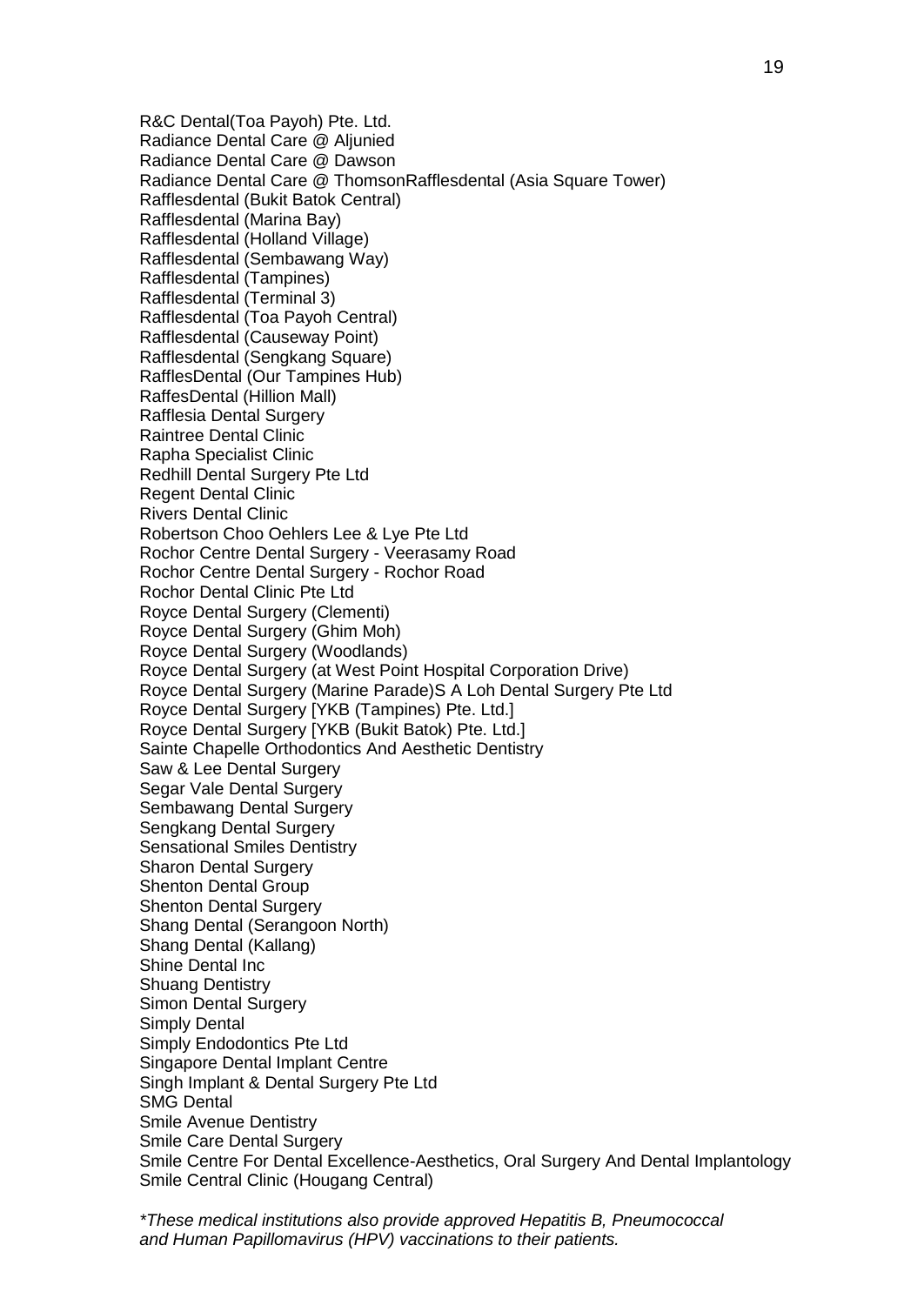Smile Central Clinic (Aljunied) Smile Central Clinic (Toa Payoh) Smile Central Clinic (Hougang Mall) Smile Central Clinic (at Jurong Gateway) Smile Central Dental Aljunied Pte. Ltd Smile Central Dental Toa Payoh Pte. Ltd Smile Concept Dental Practice Smile Dental @ Marine Terrace Pte Ltd Smile Dental Centre For Aesthetics Pte Ltd Smile Dental Group Smile Doctor Smile Doctor Aesthetics & Implant Dentistry Smile Doctor Dentalcare @ Punggol Waterway Smile Inc. Dental Surgeons – One Raffles Place Smile Inc. Dental Surgeons – Marina Bay Smile Inc. Dental Surgeons – Mandarin Gallery Smile Link Dental Pte. Ltd. Smile Makers Dental Clinic Smile Street Dental Clinic Smilearts Dental Studio (Tiong Bahru) Smilepoint Dental Centre Smiles R Us Dental (Woodlands Mart) Smiles R Us Dental (Champions Court) Smiles R Us Dental Centre (Tanjong Katong) Smiles R Us Dental (Aljunied) Smilearts Dental Studio (Buangkok) SmileArts Dental Studio (Hillview) Smilearts Dental Studio (Marine Parade) Smile Designers Dental Clinic Smile Design Dental Practice **Smilefocus** Smilefocus Implant & Restorative Smilepod Dentistry Llp Smileworks Pte Ltd Smileworks @Keat Hong Pte Ltd Smileworks @ Mirage Pte. Ltd. Smiley Dentalcare Sparkle Dental Surgery Specialist Dental Group Specialist Oral Surgeons St Andrew's Dental Surgeons ST Healthcare Pte Ltd Starbite Dental Centre Starmed Specialist Centre Pte Ltd Star Dental Surgery Pte Ltd Still Road Dental Surgery Straits Dental Group Straits Dental Group Cbp Straits Dental Group (TS) Pte Ltd Sunshine Smile Dental "Smile For Life" Supreme Dental Surgery Sunshine Smile Dental Implant Centre Pte Ltd Sydney Dental Clinic Symmetry Dentofacial Aesthetics Synergy Dental Specialists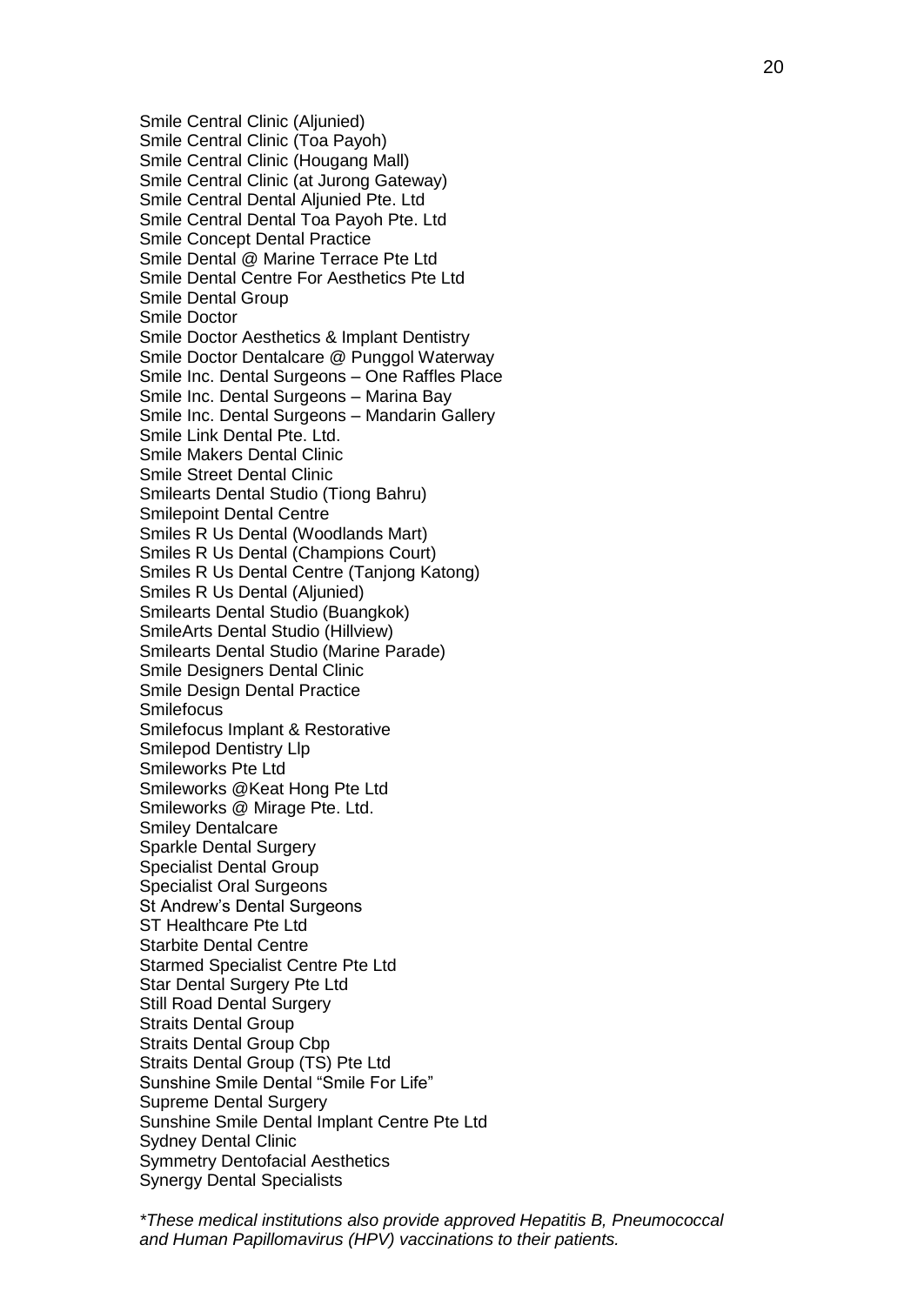T&T Dental Surgery T32 Dental Centre T32 Dental Pearl T32 Dental Pearl At Bedok Pte Ltd T32 Dental Pearl At Clementi T32 Dental Centre At Financial District Tah Chong Dental Surgery Tai Dental Surgery Tai Dental Surgery (Ang Mo Kio) Pte. Ltd. Tai Dental Surgery (City Plaza) Pte. Ltd. Tai Dental Surgery (Chai Chee) Pte. Ltd Taman Jurong Dental Centre Tampines Dental On 81 Tanglin Dental Surgeons Tanglin Dental @ Yishun Tangs Dental Group Tay Dental Surgery Tag Dental The Dental Hub @ Bedok The Dental Hub (Dover) The Dental Hub (Telok Blangah) Tdh The Dental Hub (PSA Building) Tdh The Dental Hub (Yew Tee Point) Teeth @ Tiong Bahru Dental Clinic Teeth. Q Dental Surgeons @ Matilda Portico Teehee Dental Works The Braces Practice The Dental Boutique @ Bedok Pte. Ltd The Dental Clinic The Dental Clinic And Surgery The Dental Hub @ Bedok The Dental Inn The Dental Gallery The Dental Gallery Choa Chu Kang The Dental Gallery Dawson The Dental Pearl The Dental People Pte Ltd The Dental Practice (Bedok) Pte Ltd The Dental Practice (Paya Lebar) Pte Ltd The Dental Practice (Pasir Ris) Pte Ltd The Dental Specialist The Dental Studio (at Bishan View) The Dental Studio (at Paragon Orchard) The Dental Lodge Sembawang The Dentist @Orchard Pte Ltd The Endodontic Office The Implant And Oral Surgery Centre The Linguandontics Clinic The Oral Care Centre The Oral Maxillofacial Practice The Orthodontic Clinic The Smile Clinique Dental Surgeons The Smile Cliniques The Smile Division Dental Surgeons The Smile Division Dental Surgeons @ Amk Pte Ltd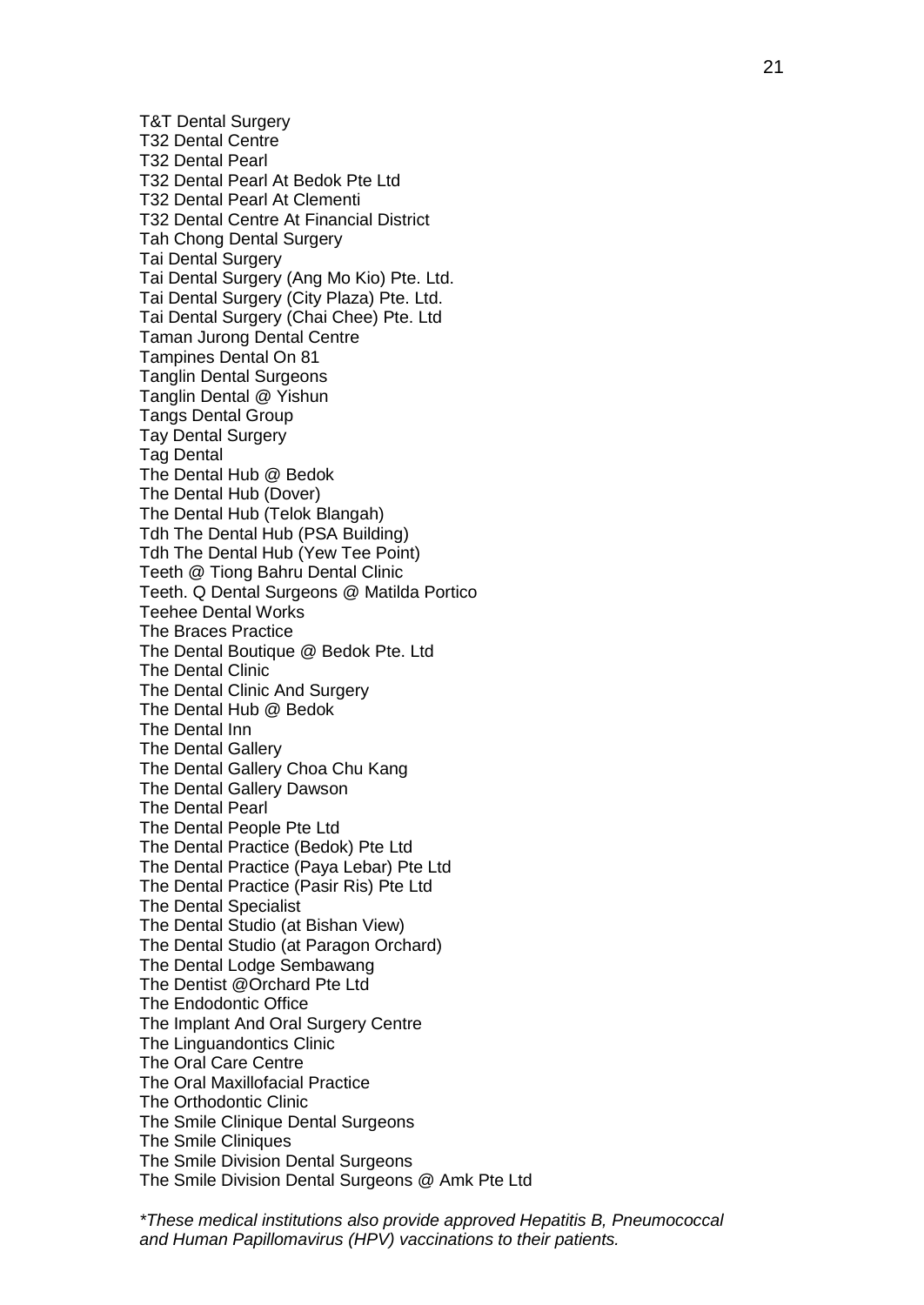The Smile Division Dental Surgeons @ Tampines The Smile Division Dental Surgery The Smile Division Dental Surgery@CCK Pte Ltd The Smile Division Dental Surgery@Clementi Pte Ltd The Smile Division@Hougang Central Dental Surgery Pte Ltd The Smile Division@Primecare Dental Clinic Pte Ltd The Smile Division@Yishun Dental Surgery Pte Ltd The Surgeons Dental Surgery The Wisdom Tooth Clinic Theng & Partners (Dental Surgeons) Thomson Dental Centre Thomson Dental Surgeons Thomson Plaza Dental Surgery Thomson Specialist Dentistry Thong Hoe Dental Surgery Pte Ltd Tiong Bahru Dental Surgery Pte Ltd Tjen Fatt Dental Surgery Tlc Dental Centre Toa Payoh Dental Centre ToofDoctor Dental Centre Toofdoctor Dental Surgeons (Adelphi) Toofdoctor Dental Surgeons (Pinnacle) Toofdoctor Dental Surgeons (Serangoon Central) Toofdoctor Dental Surgeons (Toa Payoh) Toofdoctor Dental Surgeons (Pelikat) Tooth Angel & Co. Dental Clinic Tooth Angels & Co Dental Surgeons Tooth Angels & Co Dental Surgeons (Chinatown) Pte Ltd Tooth Art Dental Centre Tooth Matters Dental Surgery Toothcraft Dental Surgeons Toothsmith Dental Surgery Town Hall Dental Surgery (Jurong East) Town Hall Dental Surgery (Tampines) Toronto Dental Care Tp Dental Surgeons Pte Ltd (Drs Tay & Partners) TP Dental Surgeons Tanglin Trendz Dental Surgeons Pte Ltd Tripod Dental Clinic Tripod Dental Clinic (Circuit Road) Tropical Dental Surgery True Dental Studio True Dental In The City Pte Ltd Twin City Endodontics Pte Ltd Twin City Medical And Dental Clinic Pte Ltd Twinkle Dental (Tampines North) Pte Ltd Twinkle Family Dentalcare Pte Ltd U Dental Ubi Dental Clinic Unity Denticare Unity Denticare (Ang Mo Kio Hub) Unity Denticare (Bishan) Unity Denticare (Choa Chu Kang) Unity Denticare (Clementi) Unity Denticare (Harbourfront)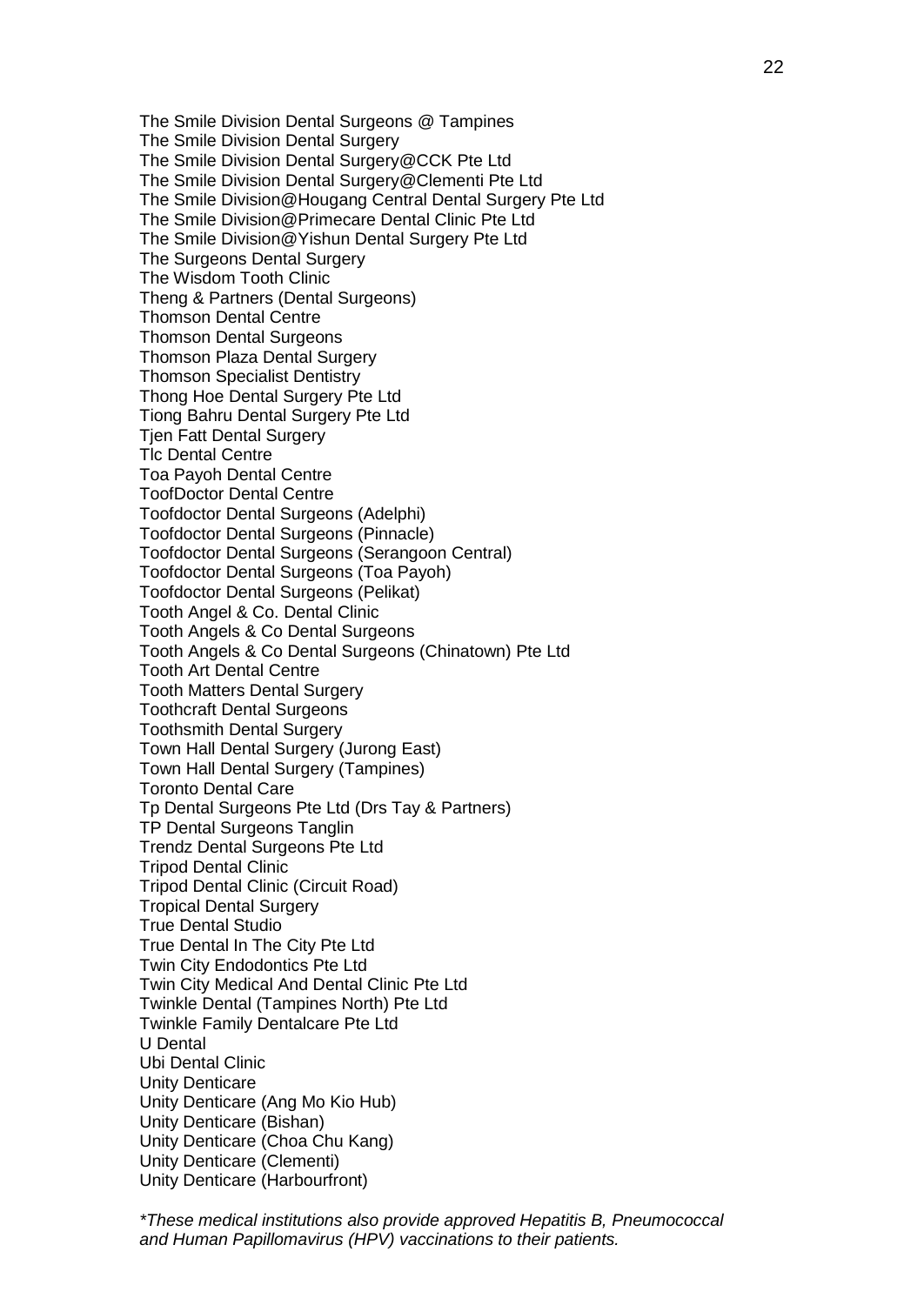Unity Denticare (Hougang) Unity Denticare (Junction Nine, Yishun Ave 9) Unity Denticare (Jurong West Central 2) Unity Denticare (Orchard) Unity Denticare (One Marina Boulevard) Unity Denticare (Parkway Parade Marine) Unity Denticare (Rivervale Mall) Unity Denticare (Serangoon Central) Unity Denticare (Tampines) Unity Denticare (Tanjong Pagar Plaza) Unity Denticare (Toa Payoh) Unity Denticare (Thomson) Unity Denticare (Yishun) United Dental Surgery Universe Dental Clinic Universal Dental Care Universal Dental Centre Universal Dental Group Universal Dental Group (Braddell) Universal Dental Group (Woodlands) Universal Dental Surgery Pte. Ltd Universe Dental Surgery Urban Dental (Sg) Pte Ltd Urban Dental London Valley Point Dental Clinic Victoria Dentalcare (Hougang Capeview) Victoria Dentalcare (Marine Parade) Victoria Dentalcare (Marina Square) Victoria Dentalcare (Punggol Plaza) Victoria Dentalcare (Rivervale Mall) Vincent's Dental Surgery Vista Dental Surgery (Admiralty) Vista Dental Surgery (AMK) Vista Dental Surgery (Boon Lay Mrt Station) Vista Dental Surgery (Bukit Gombak) Vista Dental Surgery (CEX) Vista Dental Surgery (Choa Chu Kang Drive) Vista Dental Surgery (Choa Chu Kang Mrt Station) Vista Dental Surgery (Choa Chu Kang Road) Vista Dental Surgery (Hdb Hub) Vista Dental Surgery (Hougang) Vista Dental Surgery (Sengkang) Vista Dental Surgery (Toa payoh) Vista Dental Surgery (Woodlands) Vivid Dental Surgeons V Dental Viva Dental W Dental W Eye Clinic Westfield Dental Surgery Pte. Ltd. West Coast Dental Clinic Pte Ltd West Coast Dental (Marina) Pte Ltd Wellness Dental Studio WH Dental Surgeons (Hougang) WH Dental Surgeons (Punggol)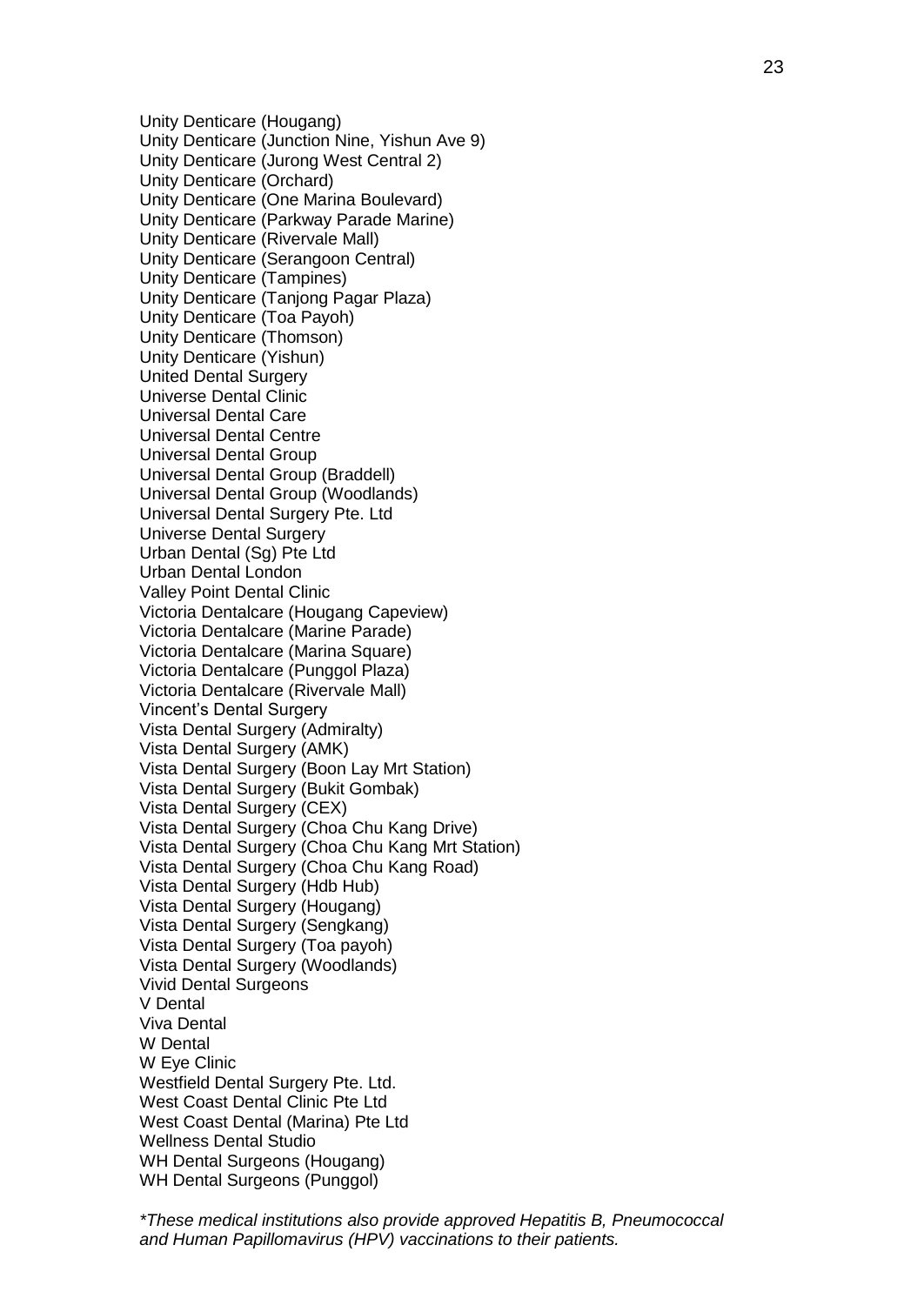WH Dental Surgeons (The Seletar Mall) White Cloud DentalWhite Dental Group White & Co. Dental Care Chris Dental Surgeons Wong Dental Surgery Wong, Ong & Partners Dental Surgeons Woodgrove Dental Surgery Woodlands Dental Clinic Wow Dental Surgery Pte Ltd WS Go Specialist Dental W. S. Go & Associates Dental Surgeons Yee Dental Surgery Yeo Dental Clinic Yio Chu Kang Dental Surgery Yip Dental Surgery Pte Ltd 1728 Dental Practice (Ang Mo Kio) 1728 Dental Practice (Tampines) 1728 Dental Practice (Jurong)

#### **GOVERNMENT-FUNDED COMMUNITY HOSPITALS**

Ang Mo Kio - Thye Hua Kwan Hospital Ltd\* Bright Vision Hospital Jurong Community Hospital\* Ren Ci Community Hospital St Andrew's Community Hospital\* St Luke's Hospital (Community) Yishun Community Hospital Sengkang Community Hospital

## **PRIVATE COMMUNITY HOSPITALS**

#### **CONVALESCENT HOSPITALS**

Bright Vision Hospital Chronic Sick Hospitalf Ren Ci Community Hospital Ren Ci Hospital And Medicare Centre St Luke's Hospital (Convalescent)

#### **DIALYSIS CENTRES**

Advance Dialysis Services Pte. Ltd. Advance Renal Therapy Advance Renal Care (Kovan) Aegis Dialysis Centre Pte Ltd Arc Kidney Dialysis Centre (Clementi) Arc Kidney Dialysis Centre (Kembangan) ARCA(Farrer Park) Dialysis Pte Ltd Asia Kidney Dialysis Centre (Bedok) Pte Ltd Asia Kidney Dialysis Centre (Jurong) Asia Kidney Dialysis Centre (Teck Whye) Asia Kidney Dialysis Centre (Tampines) Asia Kidney Dialysis Centre (Toa Payoh) Asia Renal Care Mt Elizabeth Pte Ltd Asia Renal Care (Katong) Pte Ltd Asian Centre For Liver Diseases & Transplanation Pte Ltd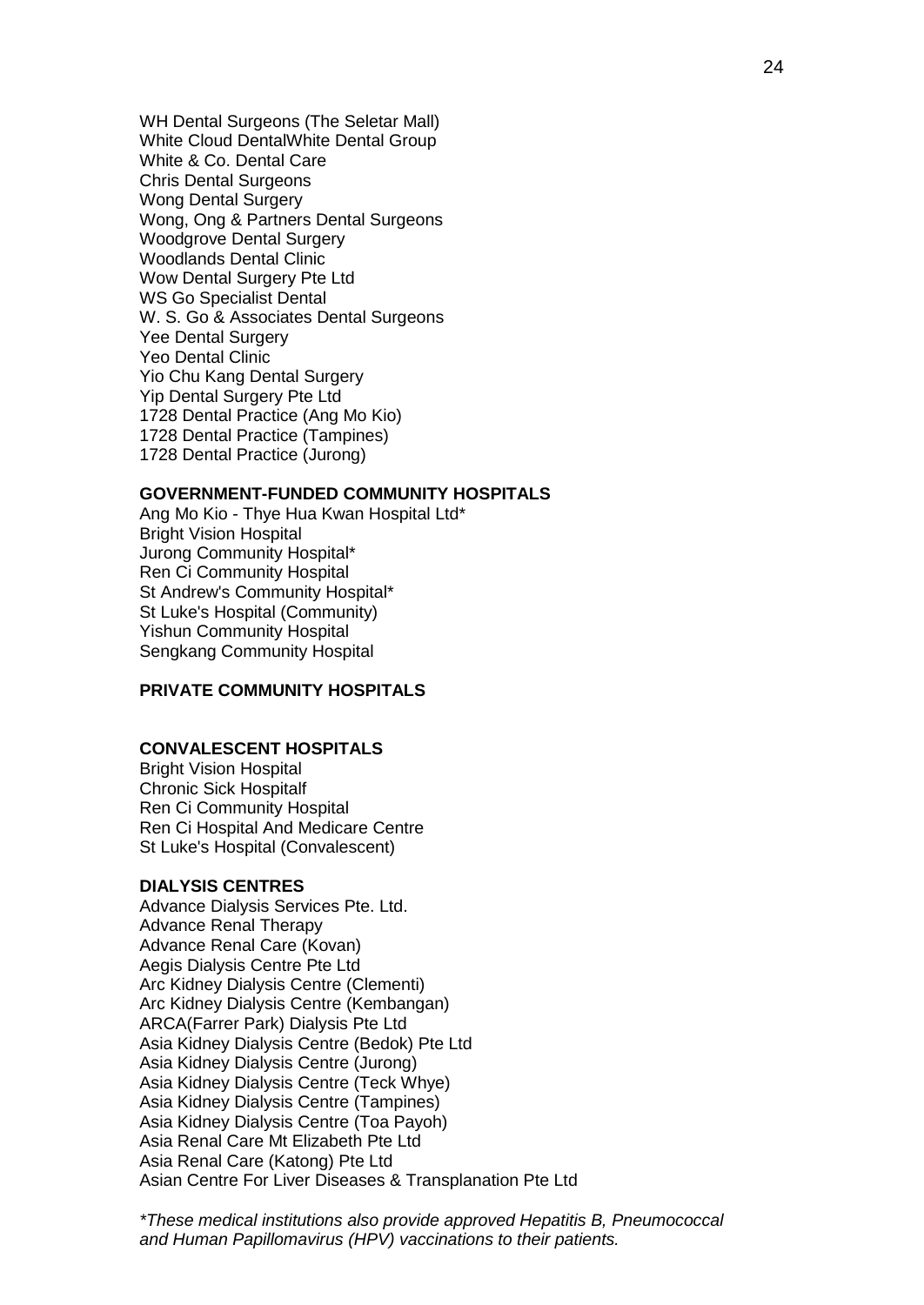Ang Mo Kio - Thye Hua Kwan Hospital Dialysis Centre B. Braun Avitum Dialysis Centre B.Braun Dialysis Centre (Ang Mo Kio) Centre For Kidney Diseases Pte Ltd Dialysis Centre – Youngberg Pte Ltd Dialysis Youngberg Pte Ltd (Serangoon) Dialysis Youngberg Pte Ltd (Kovan) Econ Advance Renal Care (Yung Kuang) Econ Advance Renal Care (Bedok) Fhc Dialysis Centre Pte Ltd Fresenius Medical Care Bukit Merah Central Dialysis Clinic Fresenius Medical Care Gleneagles Dialysis Clinic Fresenius Medical Care Khatib Dialysis Clinic Fresenius Medical Care Teck Whye Dialysis Clinic Fresenius Med Care Bukit Merah Fresenius Me Care Jr Boon Lay Fresenius Med Care Jurong East Fresenius Med Care Lucky Plaza Fresenius Medical Care – Kovan Fresenius Medical Care – Serangoon Fresenius Medical Care - Upper Serangoon Fresenius Medical Care – Whampoa Fresenius Medical Care - Marsiling Dialysis Clinic Fresenius Medical Care Yishun Ring Dialysis Fresenius Medical Care Jurong East Central Dialysis Clinic Fresenius Medical Care Toa Payoh Fresenius Medical Care Tampines Fresenius Medical Care Ang mo kio Dialysis clinic Gleneagles Dialysis International Pte Ltd\* Grace Lee Renal & Medical Clinic Immanuel Dialysis Centre Pte Ltd Immanuel Dialysis Centre (AMK) Pte Ltd Immanuel Dialysis Centre (Mayflower) Pte Ltd Immanuel Dialysis Centre (Woodlands) Pte Ltd Immanuel Dialysis Centre (Yishun) Pte Ltd Immanuel Dialysis Centre Pte Ltd (at Mount Alvernia Medical Centre) Kidney Dialysis Centre Kidney Dialysis Centre (Bedok) Pte Ltd Kidney Dialysis Foundation Ltd Pte Ltd Kidney Medical Centre Kidney Life Centre Kidneycare Dialysis Centre @ Pasir Ris Kidneycare Dialysis Centre @ Yishun Kidneycare Dialysis Cente @ West Coast Ku Kidney & Medical Centre MTFA Dialysis Centre National Kidney Foundation Nephrocare Singapore Dialysis Centre Nephrocare S&J Dialysis Centre Pacific Advance Renal Care (Punggol) Pacific Advance Renal Care (Tampines) Pacific Advance Renal Care (Woodlands) Pacific Advance Renal Care (Fajar) Pacific Advance Renal Care (Choa Chu Kang) Pacific Advance Renal Care (Sengkang)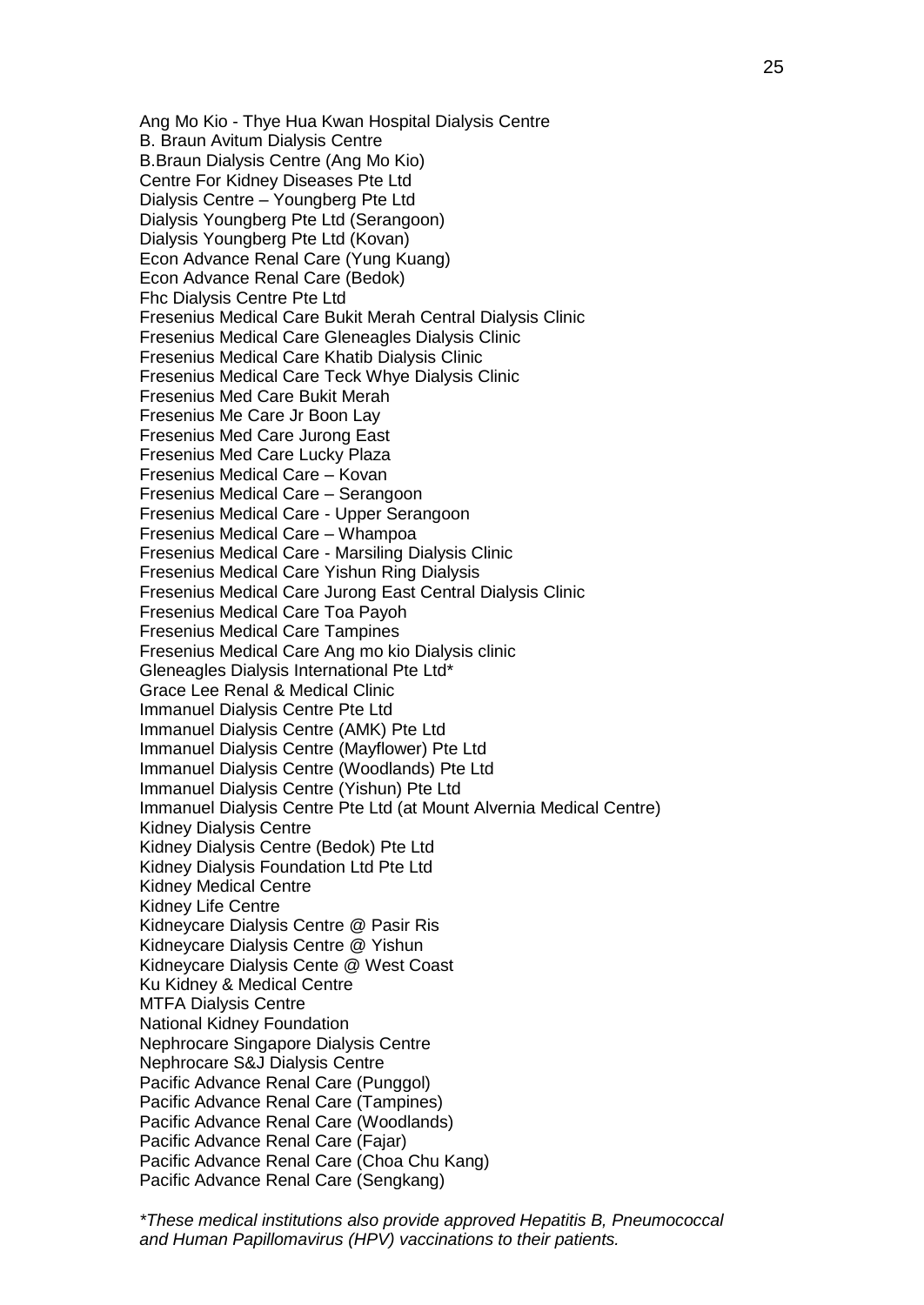People's Dialysis Centre Renal & Dialysis (S) Pte Ltd Renal Health Pte Ltd Renal Life (W) Dialysis Centre Pte Ltd Renal Life Dialysis Centre Pte Ltd Renal Life (Hougang) Dialysis Centre Pte Ltd Renal life (Pioneer) Dialysis Centre Renal Medical Services Pte Ltd (Hougang) RenalTeam Dialysis Centre Ang Mo Kio RenalTeam Dialysis Centre Bedok RenalTeam Dialysis Centre Bukit Merah RenalTeam Dialysis Centre Jurong East RenalTeam Dialysis Centre Ren Ci Community Hospital RenalTeam Dialysis Centre Tampines RenalTeam Dialysis Centre Woodlands Renalteam Dialysis Centre Woodlands Peak RenalTeam Dialysis Centre Yishun Sh Tan Kidney And Medical Clinic (Mount Elizabeth Medical Centre) Sh Tan Kidney And Medical Clinic Pte Ltd (Gleneagles Medical Centre)\* Singapore Children's Society SGH Peritoneal Dialysis (Pd) Centre Stephen Chew Centre For Kidney Disease And Hypertension Pte Ltd TAL Dialysis T G Ng Kidney & Medical Centre The Kidney Clinic Pte Ltd The Singapore Clinic For Kidney Dieases\*

#### **ONCOLOGY CLINICS & CLINICAL LABORATORIES**

Asian American Blood & Marrow Transplant Centre C K Yong Surgery & Breast Clinic Cairnhill X-Ray Clinic & Laboratory Colorectal Clinic Associates Drs. Lim, Hoe & Wong Radiology Pte Ltd (Jurong Point) Drs. Lim, Hoe & Wong Radiology Pte Ltd (Orchard Building) Dr D.Y.H Poon & Associates Medical Oncology Clinic Pte. Ltd. En Oncology (Curie Oncology Pte Ltd) Elizabeth Au Oncology Gynaecology & Oncology Specialists Gynecology & Associates Gynecology Consultants Clinic & Surgery GS Hong Surgical Care Haematology And Cancer Centre Haem-Onc Clinic Pte Ltd (Icon SOC Pte Ltd) Icon SOC Novena Medical Clinic H L Kong Medical Oncology Centre (Novena Medical Centre) H L Kong Medical Oncology Centre (Paragon, Orchard Road) International Cancer Specialist Joanna Lin's Medical And Cancer Clinic Pte Ltd K S Khoo Medical Oncology Lisa Wong Women & Gynae Oncology Centre Lucence Diagnostics Medical Centre Medical & Haematology Clinic Medical Oncology Centre Medical Oncology Specialist Clinic Pte Ltd Mow Blood & Cancer Clinic Pte Ltd MRI Center for the Extremities (MCE) Pte. Ltd.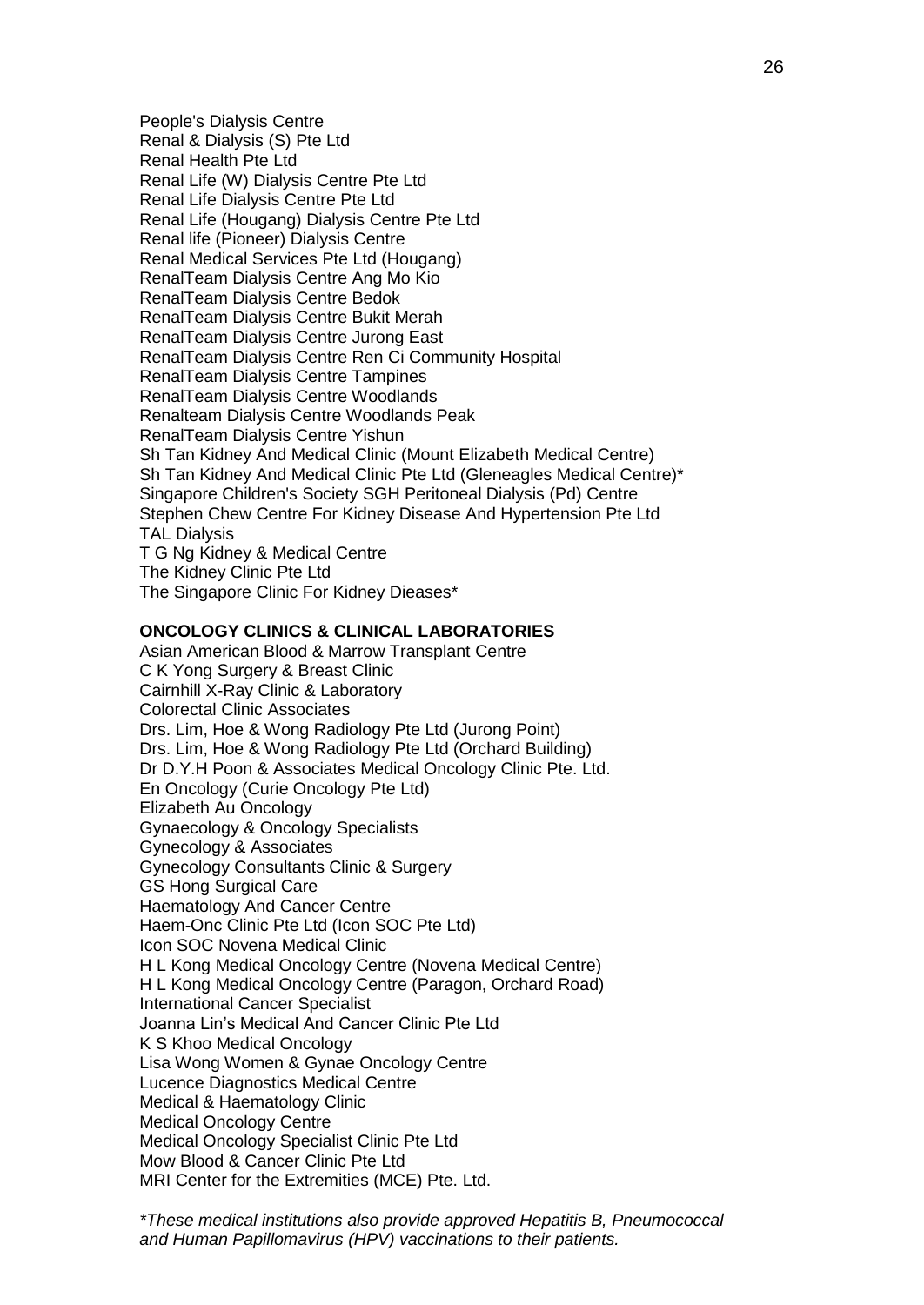ML've Healthcare (Novena) Novena Cancer Centre OncoCare Cancer Centre – Gleneagles Medical Centre OncoCare Cancer Centre - Gleneagles Hospital OncoCare Cancer Centre - Mt Alvernia Medical Centre OncoCare Cancer Centre – Mount Elizabeth Medical Centre OncoCare Cancer Centre – Mount Elizabeth Novena Specialist CentreOncoCare Women's Cancer Clinic P T Ang Medical Oncology Clinic Pacific Cancer Centre Parkway Cancer Centre (Gleneagles Hospital Annexe Block) Parkway Cancer Centre (Gleneagles Hospital Level 1) Parkway Cancer Centre (Gleneagles Hospital Level 2) Parkway Cancer Centre (Gleneagles Medical Centre) Parkway Cancer Centre (Mount Elizabeth Medical Centre) Parkway Cancer Centre (Mount Elizabeth Hospital) Parkway Cancer Centre (Mount Elizabeth Novena Specialist Centre) Parkway Cancer Centre (Parkway East Hospital) Pritam's Clinic & Surgery For Women Pte Ltd Radoc Imaging Radiology Centre Radiologic Clinic (Health Promotion Board) Radiologic Clinic (Jurong Gateway Road) Radiologic Clinic (Mt Elizabeth Radiologic Clinic (Napier Road) Radiologic Clinic (Novena Medical Centre) Radiologic Clinic (The Arcade Collyer Quay) Radiologic Clinic (Camden Medical Centre) Radiologic Clinic (Breast Imaging Centre – Orchard Road) Radlink Diagnostic Imaging (S) Pte. Ltd. Radlink Pet And Cardiac Imaging Centre Pte Ltd Seow-Choen Colorectal Centre Pte Ltd Singapore Medical Specialists Centre\* Singapore Oncology Consultants@Alvernia The Blood Specialists The Cancer Centre (Paragon) The Cancer Centre (Mount Elizabeth Novena Specialist Centre) The Oncology Centre The Orchard Imaging Centre Pte Ltd Thomson Women Cancer Centre Tucker Medical\* Wee Breast & General Surgery Pte Ltd Y O Tan Medical Oncology Yim Gastroenterology Liver And Endoscopy Centre

## **HOSPICES/HOME PALLIATIVE**

Agency for Integrated Care Pte Ltd Assisi Hospice Bright Vision Hospital Chronic Sick Hospice Dover Park Hospice HCA Hospice Care Clinic St Joseph's Home

#### **DAY HOSPITALS**

Changi General Hospital (Geriatric Day Hospital)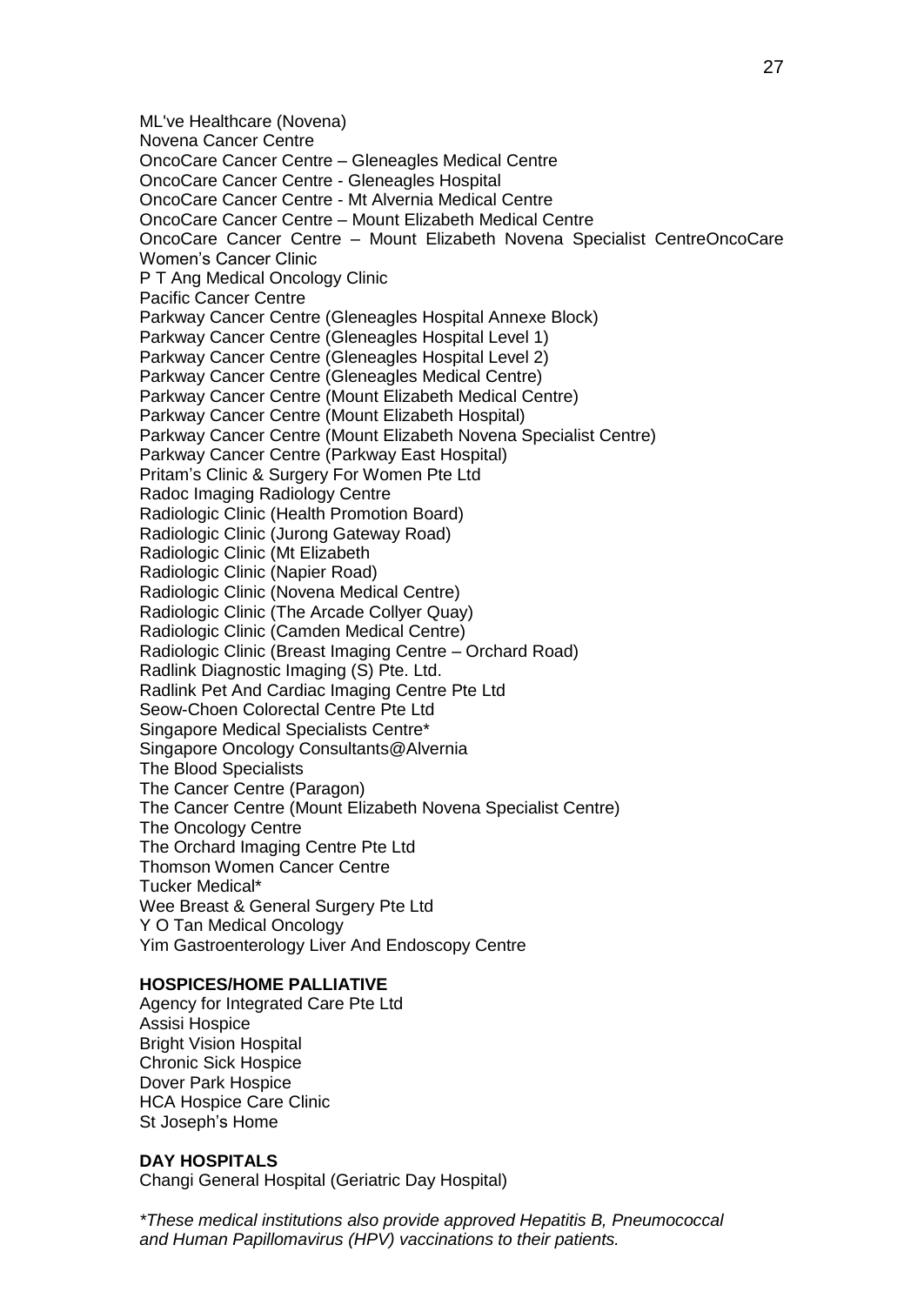## **DAY REHABILITATION CENTRES**

St. Hilda's Community Services Centre (Ageing In Place) Anglican Senior Centre (Hillview) [Singapore Anglican Community Services] All Saints Home (Tampines) Day Rehabilitation Centre All Saints Home (Yishun) AMK - THKH Day Rehabilitation Centre Apex Day Rehabilitation Centre Bright Vision Hospital Geylang Senior Citizens Health Care Centre Jamiyah Nursing Home Kwong Wai Shiu Hospital Kwong Wai Shiu Community Care Centre @ McNair PCF Sparkle Care @ Changi Simei (PAP Community Foundation) Ren Ci Hospital Ren Ci Senior Care Center @ Ang Mo Kio St Andrew's Community Hospital Day Rehabilitation Centre ST Andrew's Senior Care (Henderson) ST Andrew's Senior Care (Tampines) St Andrew's Senior Care (Queenstown) St Luke's Hospital Day Rehabilitation Centre St Luke's Eldercare – AMK Poly St Luke's Eldercare – Bukit Timah St Luke's Eldercare – Clementi St Luke's Eldercare – Chong Pang Centre St Luke's Eldercare – Golden Years St Luke's Eldercare – Hougang St Luke's Eldercare – Hougang Meadow St Luke's Eldercare - Keat Hong St Luke's Eldercare – Kebun Bahru St Luke's Eldercare – Marine Parade St Luke's Eldercare – Nee Soon Central St Luke's Eldercare – Nee Soon East Centre St Luke's Eldercare – Jurong East St Luke's Eldercare - Rivervale St Luke's Eldercare – Serangoon St Luke's Eldercare – Sumang St Luke's Eldercare – Whampoa St Luke's Eldercare – Yishun Sunlove Abode For Intellectually-Infirmed Ltd (Hougang Schcc) Sunlove Senior Care Centre @ Ang Mo Kio Vanguard Senior Care (Woodlands) Yishun Community Hospital DRC – D37 Therapy Services **SCREENING CENTRES FOR MAMMOGRAM**

Alexandra Hospital Ang Mo Kio Polyclinic Bukit Batok Polyclinic Bukit Merah Polyclinic Choa Chu Kang Polyclinc Geylang Polyclinic Clementi Polyclinc Hougang Polyclinic Jurong Polyclinic